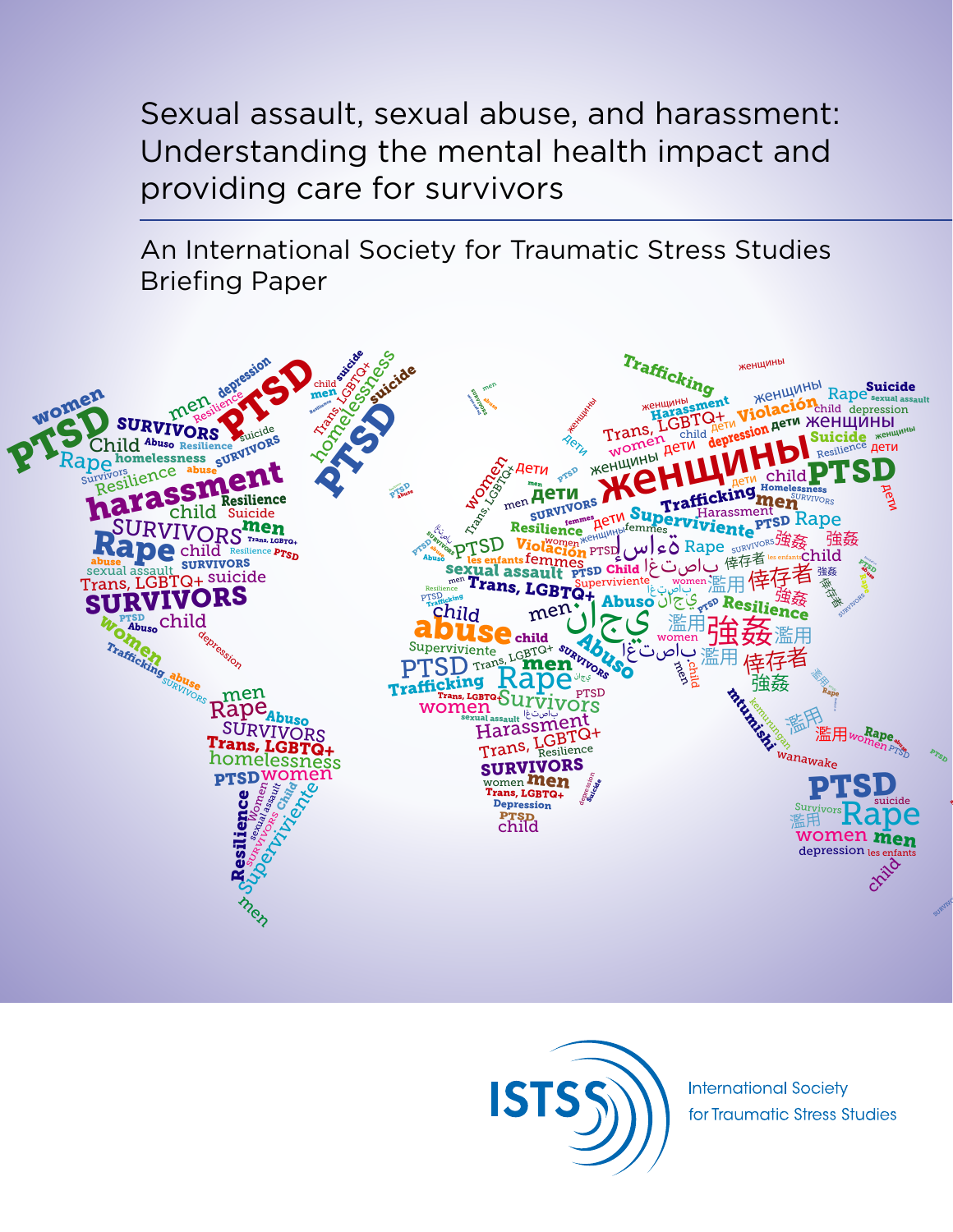## References Cited

- Abrahams, N., Devries, K., Watts, C., Pallitto, C., Petzold, M. Shamu S., & García-Moreno, C. (2014). Worldwide prevalence of non-partner sexual violence: A systematic review. *The Lancet, 383,* 1648-1654.
- Abrahams, N., Seedat, S., Lombard, C., Kengne, A. P., Myers, B., Sewnath, A., . . . Jewkes, R. (2017). Study protocol for a longitudinal study evaluating the impact of rape on women's health and their use of health services in South Africa. *BMJ Open, 7*. doi:10.1136/bmjopen-2017-017296
- Ackard, D. M., & Neumark-Sztainer, D. (2002). Multiple sexual victimizations among adolescent boys and girls: Prevalence and associations with eating behaviors and psychological health. *Journal of Child Sexual Abuse, 12,* 17-37.
- Adudans, M. K., Montandon, M., Kwena, Z., Bukusi, E. A., & Cohen, C. R. (2011). Prevalence of forced sex and associated factors among women and men in Kisumu, Kenya. *African Journal of Reproductive Health, 15,* 87-97.
- AgeOfConsent. (2018). *Legal ages of consent by country.* Retrieved from http://www.ageofconsent.net/world
- Al-Fayez, G. A., Ohaeri, J. U., & Gado, O. M. (2012). Prevalence of physical, psychological, and sexual abuse among a nationwide sample of Arab high school students: Association with family characteristics, anxiety, depression, self-esteem, and quality of life. *Social Psychiatry and Psychiatric Epidemiology*, *47*, 53-66.
- Alaggia, R. (2004). Many ways of telling: Expanding conceptualizations of child sexual abuse disclosure. *Child Abuse & Neglect, 28,* 1213-1227.
- Allen, C. T., Ridgeway, R., & Swan, S. C. (2015). College students' beliefs regarding help seeking for male and female sexual assault survivors: Even less support for male survivors. *Journal of Aggression, Maltreatment & Trauma*, *24*, 102-115.
- Australian Human Rights Commission. (2012). *Working without fear: Results of the sexual harassment national telephone survey*. Retrieved from: https://www. humanrights.gov.au/sites/default/files/content/sexualharassment/survey/ SHSR\_2012%20Web%20Version%20Final.pdf
- Avina, C., & O'Donohue, W. (2002). Sexual harassment and PTSD: Is sexual harassment diagnosable trauma? *Journal of Traumatic Stress, 15,* 69-75.
- Bachman, R., Zaykowski, H., Lanier, C., Poteyeva, M., & Kallmyer, R. (2010). Estimating the magnitude of rape and sexual assault against American Indian and Alaska Native (AIAN) women. *Australian & New Zealand Journal of Criminology, 43,* 199-222.
- Balsam, K. F., Rothblum, E. D., & Beauchine, T. P. (2005). Victimization over the life span: A comparison of lesbian, gay, bisexual, and heterosexual siblings. *Journal of Consulting and Clinical Psychology, 73,* 477-487.

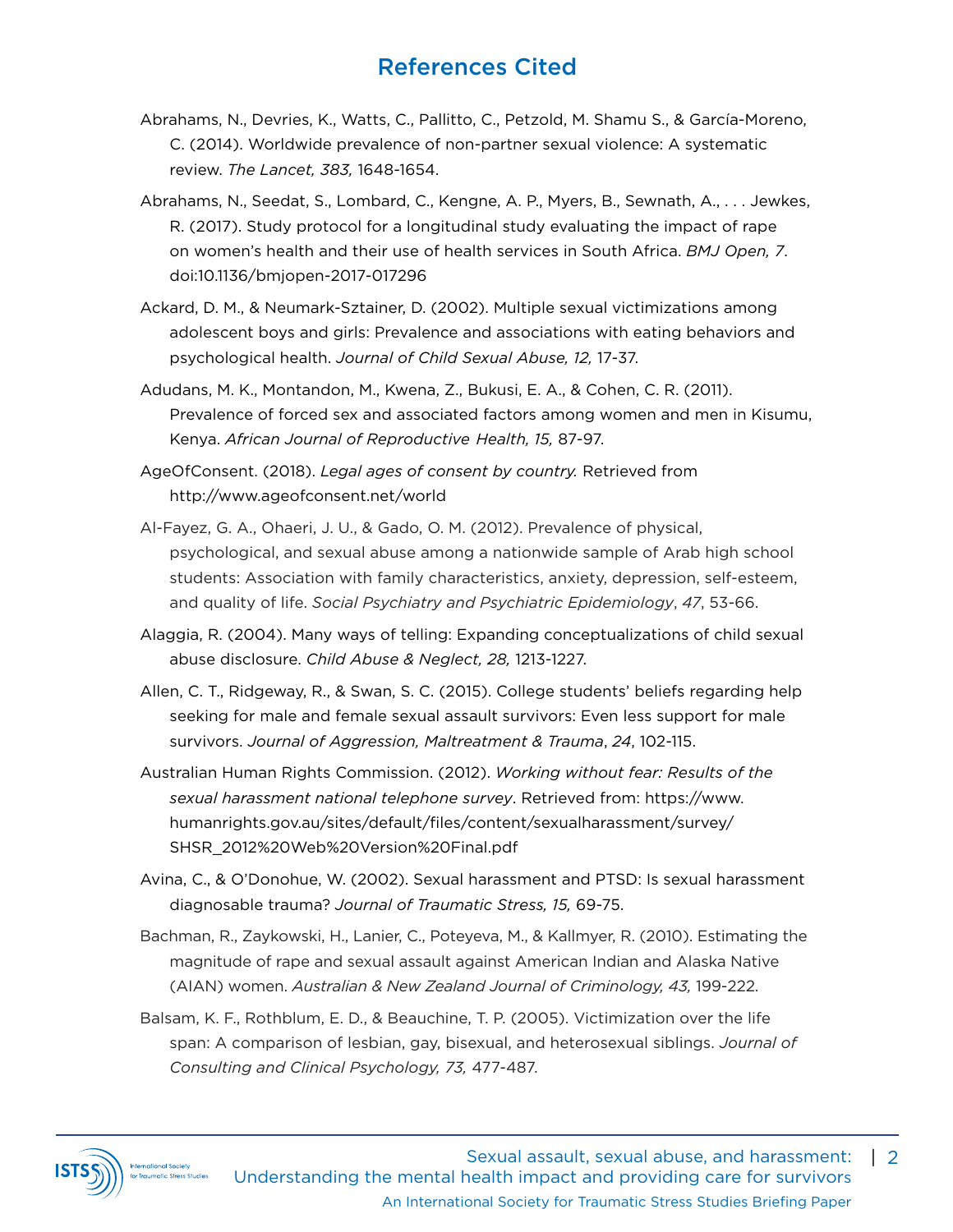- Banyard, V. L., Ward, S., Cohn, E. S., Plante, E. G., Moorhead, C., & Walsh, W. (2007). Unwanted sexual contact on campus: A comparison of women's and men's experiences. *Violence and Victims, 22,* 52-70.
- Baral, S., Burrell, E., Scheibe, A., Brown, B., Beyrer, C., & Bekker, L-G. (2011). HIV risk and associations of HIV infection among men who have sex with men in peri-urban Cape Town, South Africa. *BMC Public Health, 11,* 766. doi:10.1186/1471-2458-11-766.
- Barling, J., Rogers, A. G., & Kelloway, E. K. (2001). Behind closed doors: In-home worker's experience of sexual harassment and workplace violence. *Journal of Occupational Health Psychology, 6,* 255-269.
- Barth, J., Bermetz, L., Heim, E., Trelle, S., & Tonia, T. (2013). The current prevalence of child sexual abuse worldwide: A systematic review and meta-analysis. *International Journal of Public Health, 58*, 469-483.
- Basile, K. C., Smith, S. G., Breiding, M. J., Black, M. C., & Mahendra, R. (2014). *Sexual violence surveillance: Uniform definitions and recommended data elements, version 2.0.* Atlanta, GA: National Center for Injury Prevention and Control, Centers for Disease Control and Prevention, Retrieved from: https://www.cdc.gov/ violenceprevention/pdf/sv\_surveillance\_definitionsl-2009-a.pdf
- Bass, J. K., Annan, J., Murray, S. M., Kaysen, D., Griffiths, S., Cetinoglu, T. . . . Bolton, P. A. (2013). Controlled trial of psychotherapy for Congolese survivors of sexual violence. *The New England Journal of Medicine,368,* 2182-2191.
- Beaulaurier, R., Seff, L., Newman, F., & Dunlop, B. (2005). Internal barriers to help seeking for middle aged and older women who experience intimate partner violence. *Journal of Elder Abuse and Neglect*, *17*, 53-74.
- Becker-Blease, K. A., & Freyd, J. J. (2006). Research participants telling the truth about their lives: The ethics of asking and not asking about abuse. *American Psychologist, 61*, 218-226.
- Bergman, M. E., & Drasgow, F. (2003). Race as a moderator in a model of sexual harassment: An empirical test. *Journal of Occupational Health Psychology*, *8*, 131-145.
- Bergman, M. E., Langhout, R. D., Palmieri, P. A., Cortina, L. M., & Fitzgerald, L. F. (2002). The (un)reasonableness of reporting: Antecedents and consequences of reporting sexual harassment. *Journal of Applied Psychology*, *87,* 230–242.
- Bernardy, N. C., & Friedman, M. J. (2015). Psychopharmacological strategies in the management of posttraumatic stress disorder (PTSD): What have we learned? *Current Psychiatry Reports, 17,* 20. doi:10.1007/s11920-015-0564-2
- Bhana, D. (2015). When caring is not enough: The limits of teachers' support for South African primary school-girls in the context of sexual violence. *International Journal of Educational Development, 41,* 262-270.

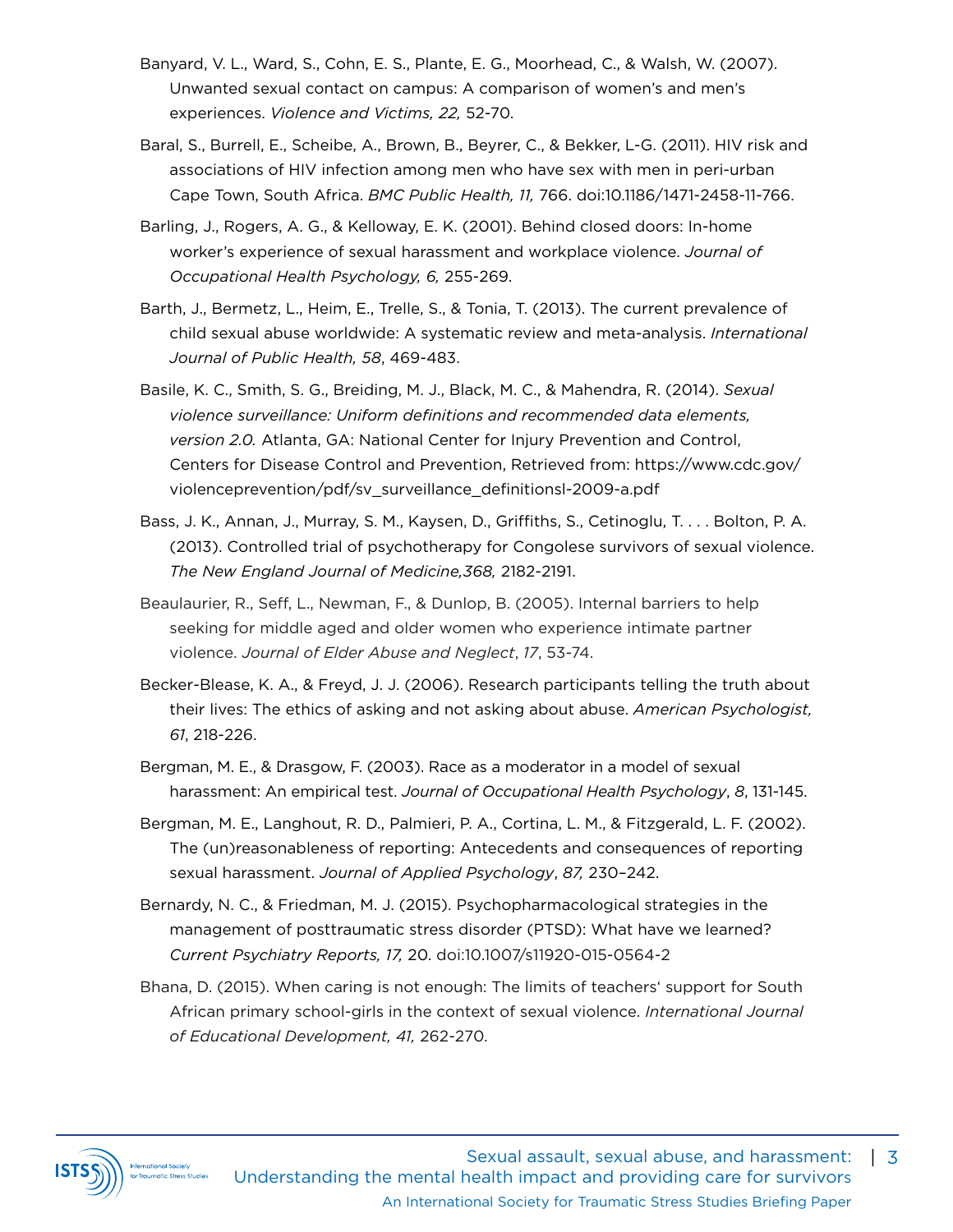- Black, M. C., Basile, K. C., Breiding, M. J., Smith, S. G., Walters, M. L., Merrick, M. T. . . . Stevens, M. R. (2011). *The national intimate partner and sexual violence survey: 2010 summary report.* Atlanta, GA: National Center for Injury Prevention and Control. Retrieved from https://www.nsvrc.org/publications/NISVS-2010-summary-report
- Bott, S., Guedes, A., Goodwin, M., & Mendoza, J. A. (2012). *Violence against women in Latin America and the Caribbean: A comparative analysis of population-based data from 12 countries.* Pan American Health Organization and the Centers for Disease Control and Prevention. Retrieved from https://www.paho.org
- Boudreaux, E., Kilpatrick, D. G., Resnick, H. S., Best, C. L., & Saunders, B. E. (1998). Criminal victimization, posttraumatic stress disorder, and comorbid psychopathology among a community sample of women. *Journal of Traumatic Stress, 11,* 665-678.
- Brady, K., Pearlstein, T., Asnis, G. M., Baker, D., Rothbaum, B., Sikes, C. R., & Farfel, G. M. (2000). Efficacy and safety of sertraline treatment of posttraumatic stress disorder. *JAMA, 283,* 1837-1844.
- Brent, A., Oquendo, M., Birmaher, B., Greenhill, L., Kolko, D., Stanley, B. . . . Mann, J. J. (2002). Familial pathways to early-onset suicide attempt: Risk for suicidal behavior in offspring of mood-disordered suicide attempters. *Archives of General Psychiatry, 59,* 801-807.
- Brooks, L., & Perot, A. R. (1991). Reporting sexual harassment: Exploring a predictive model. *Psychology of Women Quarterly, 15,* 31-47.
- Buhrich, N., Hodder, T., & Teesson, M. (2000). Lifetime prevalence of trauma among homeless people in Sydney. *Australian & New Zealand Journal of Psychiatry, 34,*  963-966.
- Campbell, R. (2008). The psychological impact of rape victims' experiences with the legal, medical, and mental health systems. *American Psychologist*, *63,* 702-717.
- Campbell, R., Dworkin, E., & Cabral, G. (2009). An ecological model of the impact of sexual assault on women's mental health. *Trauma, Violence, & Abuse*, *10*, 225-246.
- Cense, M., de Haas, S., & Doorduin, T. (2017). Sexual victimisation of transgender people in the Netherlands: Prevalence, risk factors and health consequences. *Journal of Gender-Based Violence, 1,* 235-252.
- Chan, D. K-S., Chow, S. Y., Lam, C. B., & Cheung, S. F. (2008). Examining the job-related, psychological and physical outcomes of workplace sexual harassment: A metaanalytic review. *Psychology of Women Quarterly, 32*, 362-376.
- Chang, E. C., Yu, T., Jilani, Z., Fowler, E. E., Yu, E. A., Lin, J. . . . Hirsch, J. K. (2015). Hope under assault: Understanding the impact of sexual assault on the relation between hope and suicidal risk in college students. *Journal of Social and Clinical Psychology, 34,* 221-238.

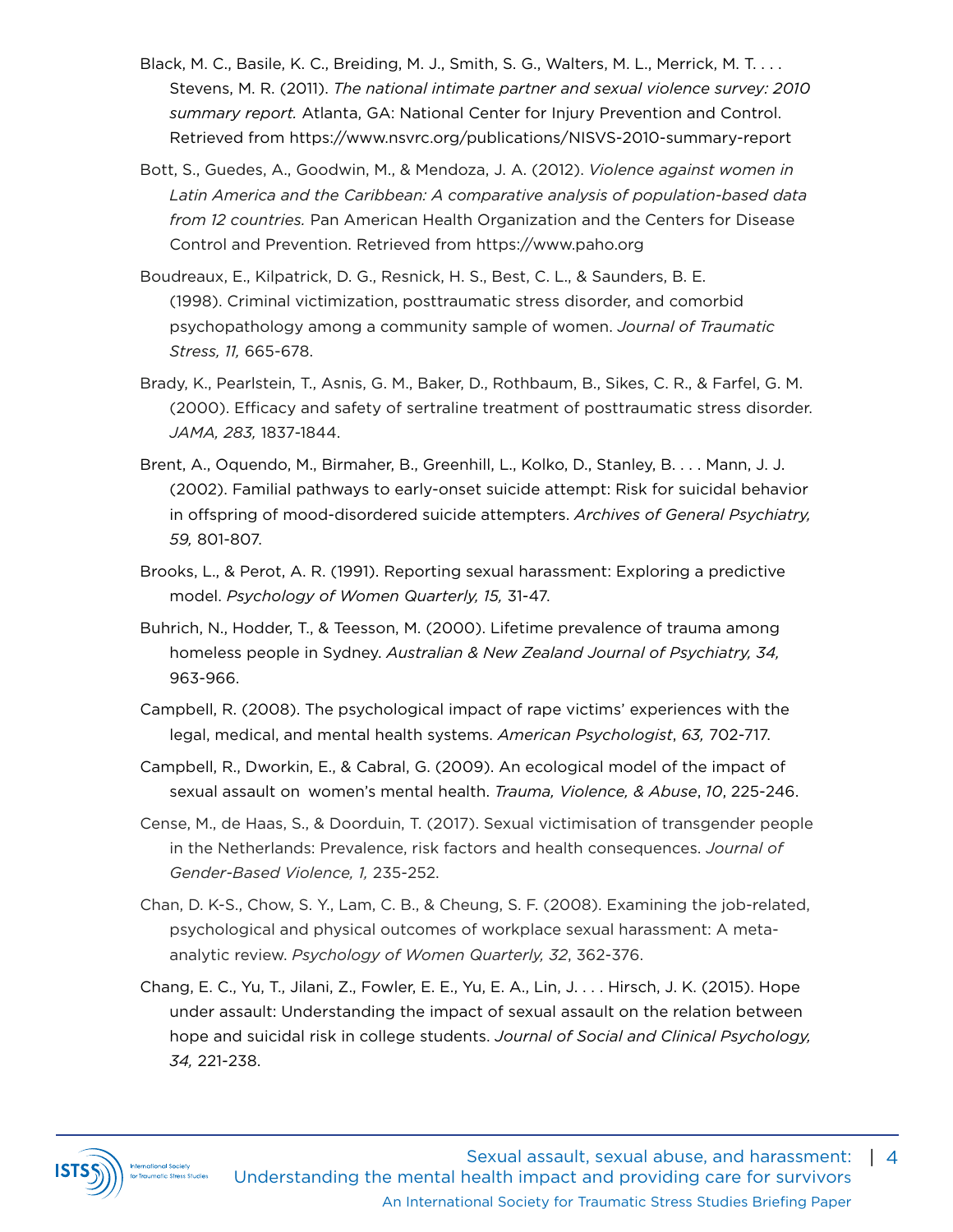- Chard, K. M. (2005). An evaluation of cognitive processing therapy for the treatment of posttraumatic stress disorder related to childhood sexual abuse. *Journal of Consulting and Clinical Psychology, 73,* 965-971.
- Charuvastra, A., & Cloitre, M. (2009). Safe enough to sleep: Sleep disruptions associated with trauma, posttraumatic stress, and anxiety in children and adolescents. *Child and Adolescent Psychiatric Clinics of North America, 18,* 877-891.
- Chemnasiri, T., Netwong, T., Visarutratana, S., Varangrat, A., Li, A., Phanuphak, P., Jommaroeng, R. . . . van Griensven, F. (2010). Inconsistent condom use among young men who have sex with men, male sex workers, and transgenders in Thailand. *AIDS Education and Prevention, 22,* 100-109.
- Chen, J., Dunne, M. P., & Han, P. (2004). Child sexual abuse in China: A study of adolescents in four provinces. *Child Abuse & Neglect*, *28*, 1171-1186.
- Chen, L. P., Murad, M. H., Paras, M. L., Colbenson, K. M., Sattler, A. L., Goranson, E. N., . . . Zirakzadeh, A. (2010). Sexual abuse and lifetime diagnosis of psychiatric disorders: Systematic review and meta-analysis. *Mayo Clinic Proceedings, 85*, 618-629.
- Chen, W. C., Hwu, H. G., Kung, S. M., Chiu, H. J., & Wang, J. D. (2008). Prevalence and determinants of workplace violence of health care workers in a psychiatric hospital in Taiwan. *Journal of Occupational Health, 50*, 288-293.
- Classen, C. C., Palesh, O. G., Cavanaugh, C .E., Koopman, C., Kaupp, J. W., Kraemer, H. C. . . . Spiegel, D. (2011). A comparison of trauma-focused and present-focused group therapy for survivors of childhood sexual abuse: A randomized controlled trial. *Psychological Trauma: Theory, Research, Practice, and Policy, 3,* 84-93.
- Cloitre, M., Garvert, D. W., Brewin, C. R., Bryant, R. A., & Maercker, A. (2013). Evidence for proposed ICD-11 PTSD and complex PTSD: A latent profile analysis. *European Journal of Psychotraumatology, 4*, 20706. doi:10.3402/ejpt.v4i0.20706.
- Cloitre, M., Stolbach, B. C., Herman, J. L., van der Kolk, B., Pynoos, R., Wang, J. & Petkova, E. (2009). A developmental approach to complex PTSD: Childhood and adulthood cumulative trauma as predictors of symptom complexity. *Journal of Traumatic Stress, 22,* 399-408.
- Cohen, J. A., Mannarino, A. P., & Deblinger, E. (2017). *Treating trauma and traumatic grief in children and adolescents* (2nd ed.). New York: Guilford Press.
- Cohn, A. M., Zinzow, H. M., Resnick, H. S., & Kilpatrick, D. G. (2013). Correlates of reasons for not reporting rape to police: Results from a national telephone household probability sample of women with forcible or drug-or-alcohol facilitated/ incapacitated rape. *Journal of Interpersonal Violence*, *28*, 455-473.
- Collin-Vézina, D., Daigneault, I., & Hébert, M. (2013). Lessons learned from child sexual abuse research: Prevalence, outcomes, and preventive strategies. *Child & Adolescent Psychiatry & Mental Health, 7,* 22. Retrieved from http://www.capmh. com/content/7/1/22

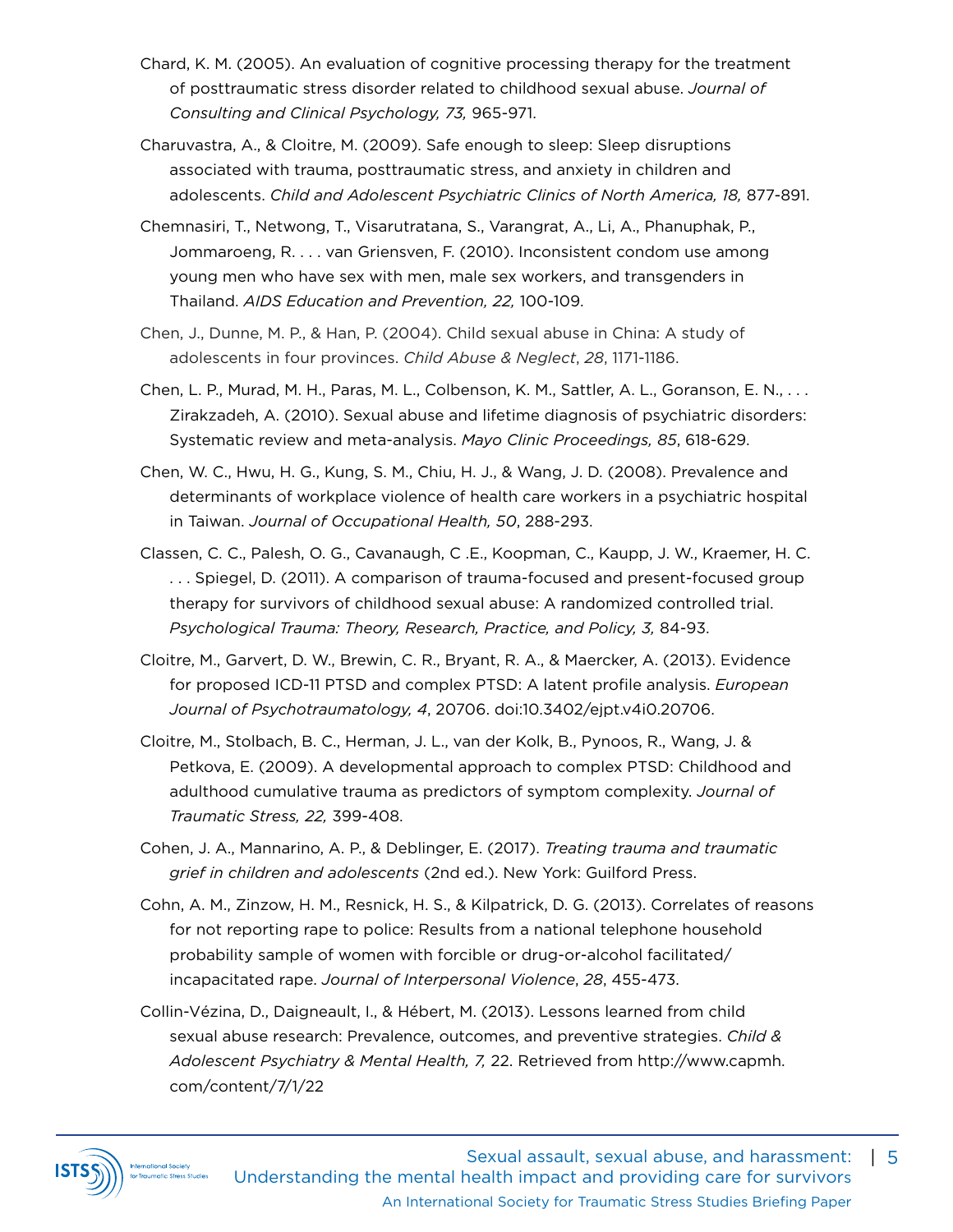- Collin-Vézina, D., Dion, J., & Trocmé, N. (2009). Sexual abuse in Canadian aboriginal communities: A broad review of conflicting evidence. *Pimatisiwin: A Journal of Aboriginal and Indigenous Community Health, 7,* 27-47.
- Cortina, L.M., & Magley, V. J. (2003). Raising voice, risking retaliation: Events following interpersonal mistreatment in the workplace. *Journal of Occupational Health Psychology*, *8*, 247-265.
- Cougle, J. R., Resnick, H., & Kilpatrick, D. G. (2009). PTSD, depression, and their comorbidity in relation to suicidality: Cross-sectional and prospective analyses of a national probability sample of women. *Depression and Anxiety, 26,* 1151-1157.
- Cougle, J. R., Timpano, K. R., Sachs-Ericsson, N., Keough, M. E., & Riccardi, C. J. (2010). Examining the unique relationships between anxiety disorders and childhood physical and sexual abuse in the National Comorbidity Survey-Replication. *Psychiatry Research, 177,* 150-155.
- Cox, P. (2016). *Violence against women: Additional analysis of the Australian Bureau of Statistics' Personal Safety Survey, 2012*. (ANROWS Horizons: 01/01/2016 Rev. ed.). Sydney, Australia: Australia's National Research Organization for Women's Safety. Retrieved from http://media.aomx.com/anrows.org.au/PSS\_2016update.pdf
- Creed, F., Guthrie, E., Ratcliffe, J., Fernandes, L., Rigby, C., Tomenson, B. . . . Thompson, D. G. (2005). Reported sexual abuse predicts impaired functioning but a good response to psychological treatments in patients with severe irritable bowel syndrome. *Psychosomatic Medicine, 67*, 490-499.
- Crocker, D., & Kalemba, V. (1999). The incidence and impact of women's experiences of sexual harassment in Canadian workplaces. *Canadian Review of Sociology and Anthropology, 36*, 541-558.
- Culbertson, A. L., & Rosenfeld, P. (1994). Assessment of sexual harassment in the active duty Navy. *Military Psychology, 6,* 69-93.
- Cutajar, M. C., Mullen, P. E., Ogloff, J. R. P., Thomas, S. D., Wells, D. L. & Spataro, J. (2010). Schizophrenia and other psychotic disorders in a cohort of sexually abused children. *Archives of General Psychiatry, 67,* 1114-1119.
- Cyr, K., Chamberland, C., Clément, M. E., Lessard, G., Wemmers, J. A., Collin-Vézina, D. . . . Damant, D. (2013). Polyvictimization and victimization of children and youth: Results from a populational survey. *Child Abuse & Neglect, 37*, 814-820.
- Dalla, R. L., Xia, Y., & Kennedy, H. (2003). "You just give them what they want and pray they don't kill you": Street-level sex workers' reports of victimization, personal resources, and coping strategies. *Violence Against Women, 9,* 1367-1394.
- Daruy-Filho, L., Brietzke, E., Lafer, B., & Grassi-Oliveira, R. (2011). Childhood maltreatment and clinical outcomes of bipolar disorder. *Acta Psychiatrica Scandinavica, 124,* 427-434.

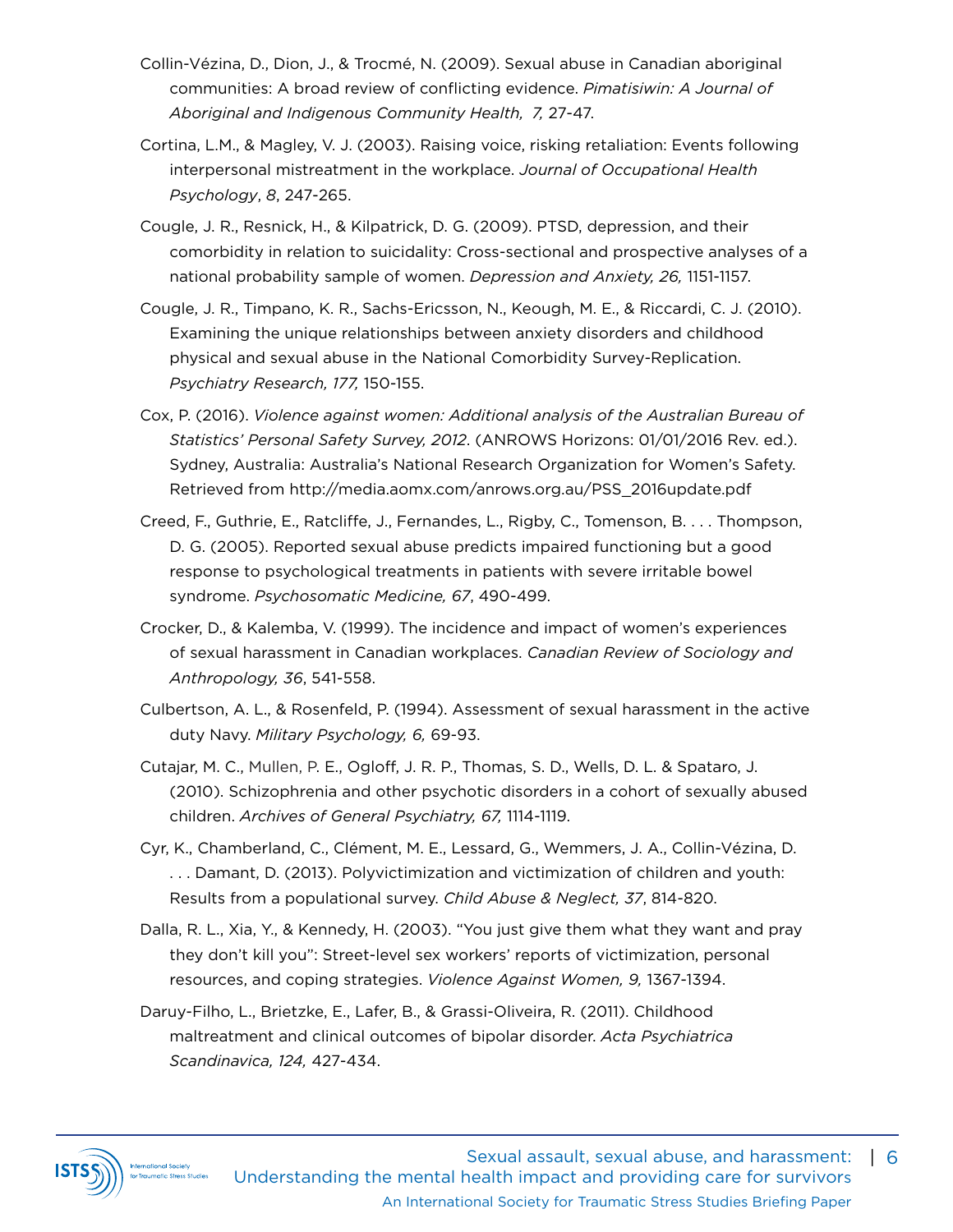- Darves-Bornoz, J. M., Lépine, J. P., Choquet, M., Berger, C., Degiovanni, A., & Gaillard, P. (1998). Predictive factors of chronic post-traumatic stress disorder in rape victims. *European Psychiatry*, *13*, 281-287.
- Das, A. (2009). Sexual harassment at work in the United States. *Archives of Sexual Behavior, 38,* 909-921.
- Davidson, J., Baldwin, D., Stein, D. J., Kuper, E., Benattia, I., Ahmed, S. . . . Musgnung, J. (2006). Treatment of posttraumatic stress disorder with venlafaxine extended release: A 6-month randomized controlled trial. *Archives of General Psychiatry, 63,*  1158-1165.
- De Bellis, M. D., & Zisk, A. (2014). The biological effects of childhood trauma. *Child and Adolescent Psychiatric Clinics of North America, 23,* 185-222.
- Decker, M. R., McCauley, H. L., Phuengsamran, D., Janyam, S., Seage, G. R. III, & Silverman, J. G. (2010). Violence victimisation, sexual risk and sexually transmitted infection symptoms among female sex workers in Thailand. *Sexually Transmitted Infections, 86,* 236-240.
- Department of Justice Canada (2017). *Age of consent to sexual activity.* Retrieved from http://www.justice.gc.ca/eng/rp-pr/other-autre/clp/faq.html
- Doezema, M. (2018, March 10). France, where age of consent is up for debate. *The Atlantic.* Retrieved from https://www.theatlantic.com/international/ archive/2018/03/frances-existential-crisis-over-sexual-harassment-laws/550700/
- Dong, M., Anda, R. F., Felitti, V. J., Dube, S. R., Williamson, D. F., Thompson, T. J. . . .Giles, W. H. (2004). The interrelatedness of multiple forms of childhood abuse, neglect, and household dysfunction. *Child Abuse & Neglect*, *28*, 771-784.
- Dunkle, K. L., Jewkes, R. K., Murdock, D. W., Sikweyiya, Y., & Morrell, R. (2013) Prevalence of consensual male–male sex and sexual violence, and associations with HIV in South Africa: A population-based cross-sectional study. *PLoS Medicine, 10,* e1001472. doi:10.1371/journal.pmed.100147
- Dworkin E. R., Menon, S. V., Bystrynski J, & Allen, N. E. (2017). Sexual assault victimization and psychopathology: A review and meta-analysis. *Clinical Psychology Review, 56,* 65-81.
- Edgardh, K., & Ormstad, K. (2000). Prevalence and characteristics of sexual abuse in a national sample of Swedish seventeen-year-old boys and girls. *Acta Paediatrica, 88,*  310-319.
- Eisbach, S. S., & Driessnack, M. (2010). Am I sure I want to go down this road? Hesitation in the reporting of child maltreatment by nurses. *Journal for Specialists in Pediatric Nursing, 15,* 317-323.
- European Commission (1998). *Sexual harassment in the workplace in the European Union.* Retrieved from http://www.un.org/womenwatch/osagi/pdf/shworkpl.pdf

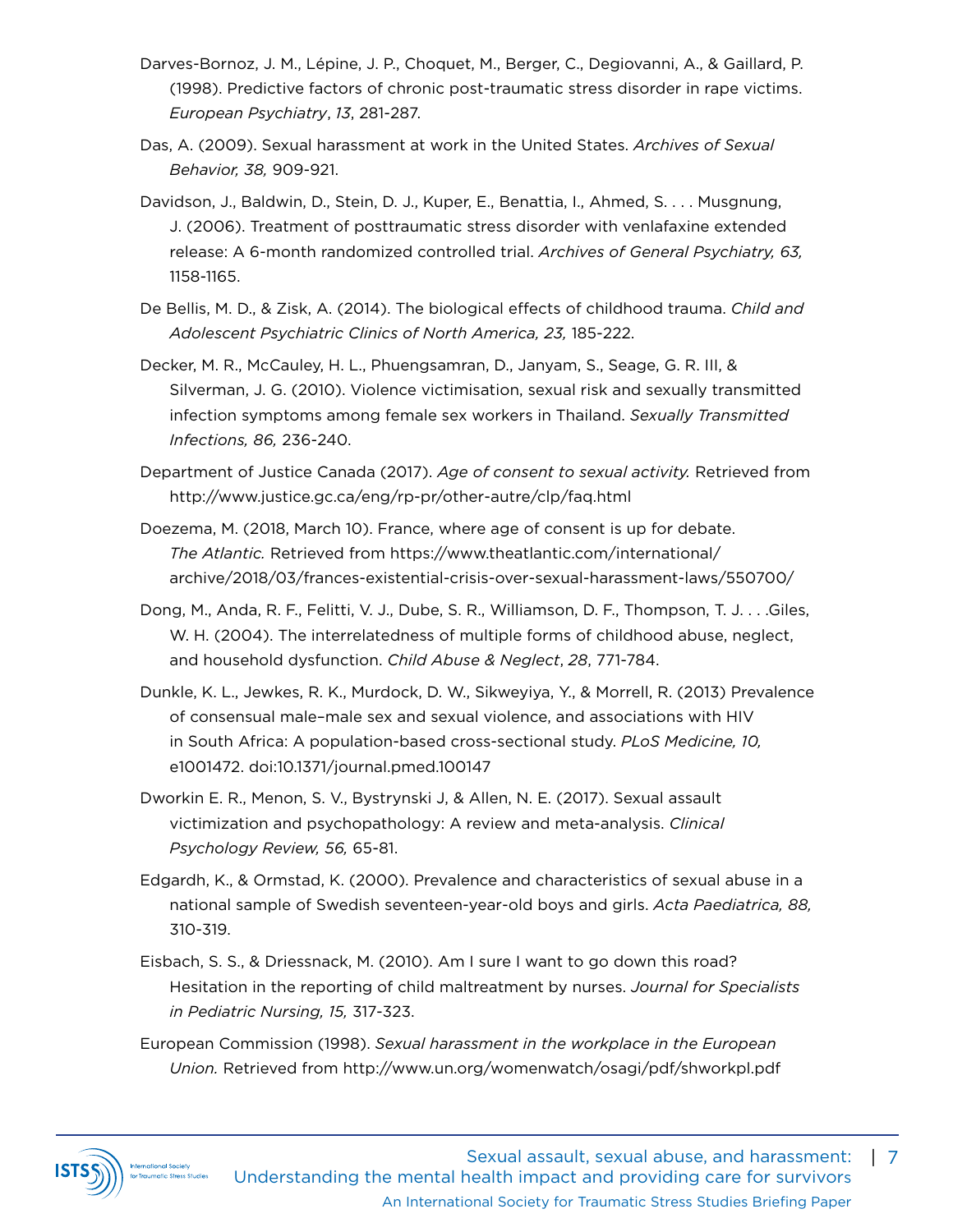- European Union Agency for Fundamental Rights. (2015). *Violence against women: An EU-wide survey: Main results report.* Retrieved from http://fra.europa.eu/en/ publication/2014/violence-against-women-eu-wide-survey-main-results-report
- Fain, T. C., & Anderton, D. L. (1987). Sexual harassment: Organizational context and diffuse status. *Sex Roles*, *17*, 291-311.
- Farand, C. (2018, May 17). France votes against setting minimum age of sexual consent amid backlash. *The Independent.* Retrieved from https://www.independent.co.uk/ news/world/europe/france-sex-age-consent-minimum-national-assembly-vote-15 rape-a8355516.html
- Farley, M., Baral, I., Kiremire, M., & Sezgin, U. (1998). Prostitution in five countries: Violence and post-traumatic stress disorder. *Feminism & Psychology, 8,* 405-426.
- Farley, M., Lynne, J., & Cotton, A. J. (2005). Prostitution in Vancouver: Violence and the colonization of First Nations women. *Transcultural Psychiatry, 42,* 242-271.
- Fielden, S. L., Davidson, M. J., Woolnough, H., & Hunt, C. (2010). A model of racialized sexual harassment of women in the UK workplace. *Sex Roles*, *62*, 20-34.
- Finkelhor, D., Turner, H. A., Shattuck, A., & Hamby, S. L. (2015). Prevalence of childhood exposure to violence, crime, and abuse: Results from the National Survey of Children's Exposure to Violence. *JAMA Pediatrics, 169,* 746-754.
- Firestone, J. M., & Harris, R. J. (2003). Perceptions of effectiveness of responses to sexual harassment in the US military, 1988 and 1995. *Gender, Work and Organization, 10*, 42-64.
- Fisher, B., Hovell, M., Hofstetter, C. R., & Hough, R. (1995). Risks associated with longterm homelessness among women: Battery, rape, and HIV infection. *International Journal of Health Services, 25,* 351-369.
- Fitzgerald, L. F. (1993). Sexual harassment: Violence against women in the workplace. *American Psychologist, 48*, 1070-1076.
- Fitzgerald, L. F., Drasgow, F., Hulin, C.L., Gelfand, M. J., & Magley, V. J. (1997). Antecedents and consequences of sexual harassment in organizations: A test of an integrated model. *Journal of Applied Psychology, 82*, 578-589.
- Foa, E. B., McLean, C. P., Capaldi, S., & Rosenfeld, D (2013). Prolonged exposure vs supportive counseling for sexual abuse-related PTSD in adolescent girls: A randomized clinical trial. *JAMA, 310,* 2650-2657.
- Foa, E. B., Rothbaum, B. O., Riggs, D. S., & Murdock, T. B. (1991). Treatment of posttraumatic stress disorder in rape victims: A comparison between cognitivebehavioral procedures and counseling. *Journal of Consulting and Clinical Psychology, 59,* 715-723.
- Fontes, L. A., & Plummer, C. (2010). Cultural issues in disclosures of child sexual abuse. *Journal of Child Sexual Abuse, 19,* 491-518.

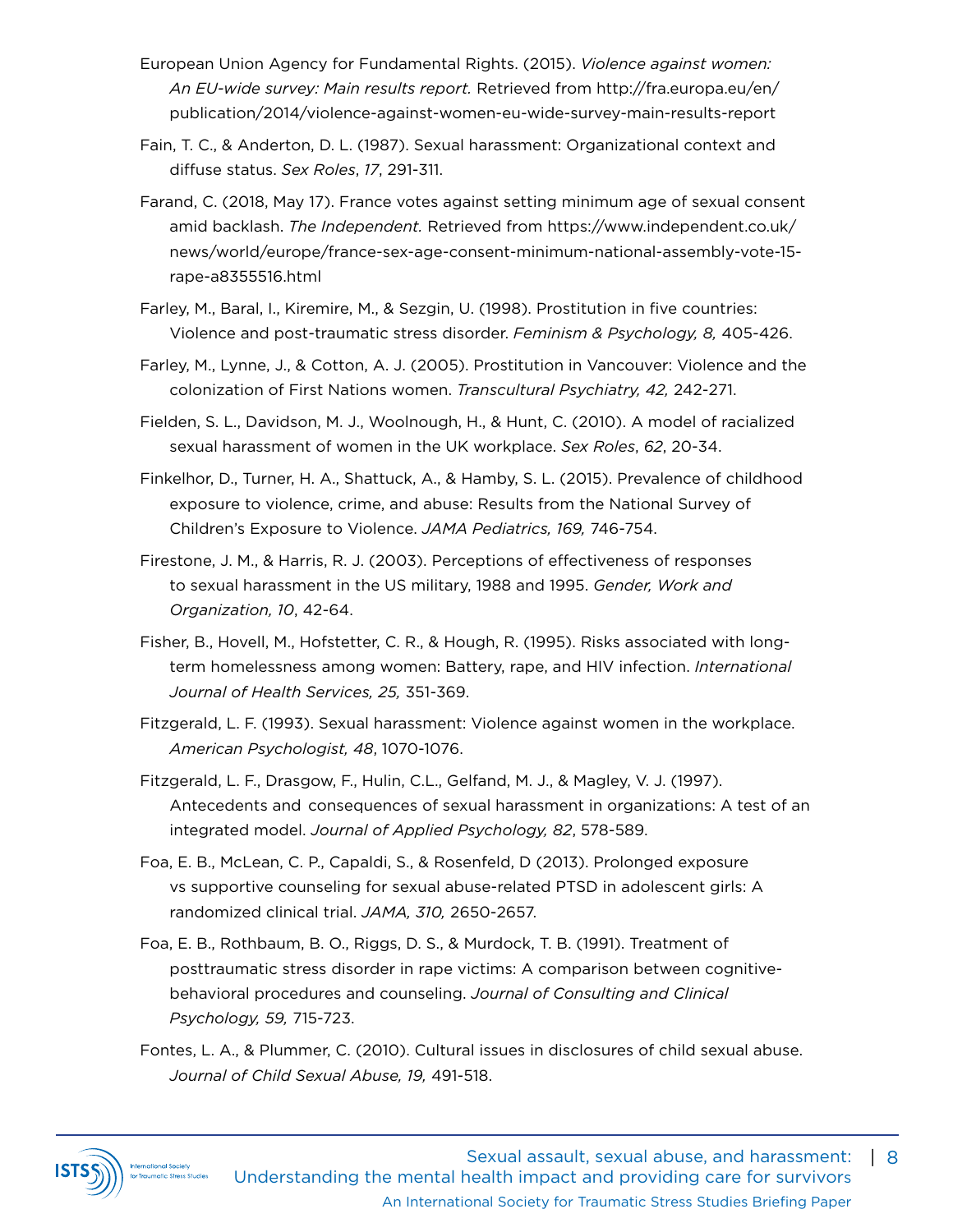- Ford, J., & Soto-Marquez, J. G. (2016). Sexual assault victimization among straight, gay/ lesbian, and bisexual college students. *Violence and Gender, 3*, 107-115.
- Futa, K. T., Hsu, E., & Hansen, D. J. (2001). Child sexual abuse in Asian American families: An examination of cultural factors that influence prevalence, identification, and treatment. *Clinical Psychology: Science and Practice, 8,* 189-209.
- Gebhardt, A. R., & Woody, J. D. (2012). American Indian women and sexual assault: Challenges and new opportunities. *Affilia: Journal of Women and Social Work, 27,* 237-248.
- Golding, J. M. (1999). Sexual assault history and headache: Five general population studies. *Journal of Nervous and Mental Disease, 187*, 624-629.
- Goodman, L., Fels, K., & Glenn, C. (2006). *No safe place: Sexual assault in the lives of homeless women.* National Online Resource Center on Violence against Women. Retrieved from https://vawnet.org/material/no-safe-place-sexual-assault-liveshomeless-women
- Government of Canada, Department of Justice. (2017). *Age of consent to sexual activity.* Retrieved from http://www.justice.gc.ca/eng/rp-pr/other-autre/clp/faq.html
- Green, B. L., Krupnick, J. L., Chung, J., Siddique, J., Krause, E. D., Revicki, D. . . . Miranda, J. (2006). Impact of PTSD comorbidity on one-year outcomes in a depression trial. *Journal of Clinical Psychology, 62,* 815-835.
- Guerette, S. M., & Caron, S. L. (2007). Assessing the impact of acquaintance rape: Interviews with women who are victims/survivors of sexual assault while in college. *Journal of College Student Psychotherapy*, *22,* 31-50.
- Gutek, B. A., & Koss, M. P. (1993). Changed women and changed organisations: Consequences of and coping with sexual harassment. *Journal of Vocational Behavior, 42*, 28-48.
- Gwozdziewycz, N., & Mehl-Madrona, L. (2013). Meta-analysis of the use of narrative exposure therapy for the effects of trauma among refugee populations. *The Permanente Journal, 17,* 70-76.
- Haboush, K. L., & Alyan, H. (2013)."Who can you tell?" Features of Arab culture that influence conceptualization and treatment of childhood sexual abuse. *Journal of Child Sexual Abuse, 22,* 499-518.
- Harned, M. S., Ormerod, A. J., Palmieri, P.A., Collinsworth, L. L., & Reed, M. (2002). Sexual assault and other types of sexual harassment by workplace personnel: A comparison of antecedents and consequences. *Journal of Occupational Health Psychology*, *7*, 174-188.
- Hayes-Smith, R. M., & Levett, L. M. (2010). Student perceptions of sexual assault resources and prevalence of rape myth attitudes. *Feminist Criminology, 5,* 335-354.

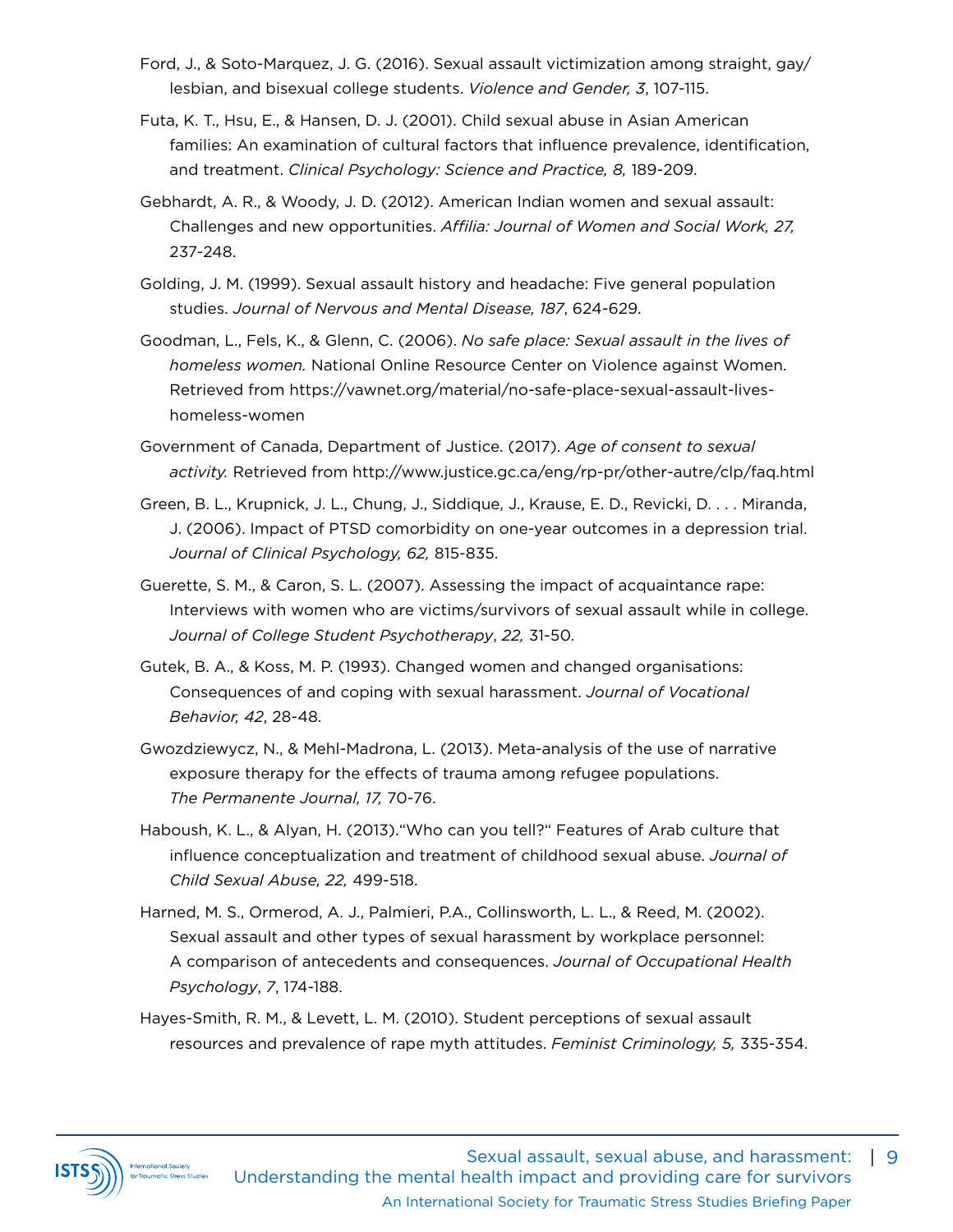- Heerde, J. A., & Hemphill, S. A. (2016). The role of risk and protective factors in the modification of risk for sexual victimization, sexual risk behaviors, and survival sex among homeless youth: A meta-analysis. *Journal of Investigative Psychology and Offender Profiling, 14,* 150-174.
- Hemmingsson, E., Johansson, K., & Reynisdottir, S. (2014). Effects of childhood abuse on adult obesity: A systematic review and meta-analysis. *Obesity Reviews, 15,* 882- 893.
- Hershkowitz, I., Lanes, O., & Lamb, M. E. (2007). Exploring the disclosure of child sexual abuse with alleged victims and their parents. *Child Abuse & Neglect, 31,* 111-123.
- Hershkowitz, I., Lamb, M. E., & Horowitz, D. (2007). Victimization of children with disabilities. *American Journal of Orthopsychiatry, 77*, 629-635.
- Hequembourg, A. L., Livingston, J. A., & Parks, K. A. (2013). Sexual victimization and associated risks among lesbian and bisexual women. *Violence Against Women, 19*, 634-657.
- Higgins, D. J., & McCabe, M. P. (2003). Maltreatment and family dysfunction in childhood and the subsequent adjustment of children and adults. *Journal of Family Violence*, *18*, 107-120.
- Holliday, R., Link-Malcolm, J., Morris, E. E., & Surís, A. (2014). Effects of cognitive processing therapy on PTSD-related negative cognitions in veterans with military sexual trauma. *Military Medicine, 179,* 1077-1082.
- Horner-Johnson, W., & Drum, C. E. (2006). Prevalence of maltreatment of people with intellectual disabilities: A review of recently published research. *Mental Retardation and Developmental Disabilities Research Reviews*, *12*, 57-69.
- Hoskins, M., Pearce, J., Bethell, A., Dankova, L., Barbul, C., Tol, W. A., van Ommeren, M. . . . Bisson, J. I. (2015). Pharmacotherapy for post-traumatic stress disorder: Systematic review and meta-analysis. *British Journal of Psychiatry, 206,* 93-100.
- Hudson, A. L., Wright, K., Bhattacharya, D., Sinha, K., Nyamathi, A., & Marfisee, M. (2010). Correlates of adult assault among homeless women. *Journal of Health Care for the Poor and Underserved, 21,* 1250-1262.
- Ilies, R., Hauserman, N., Schwochau, S., & Stibal, J. (2003). Reported incidence rates of work-related sexual harassment in the United States: Using meta-analysis to explain reported rate disparities. *Personnel Psychology, 56,* 607-631.
- Infante, C., Sosa-Rubi, S. G., & Cuadra, S. M. (2009). Sex work in Mexico: Vulnerability of male, *travesti*, transgender and transsexual sex workers. *Culture, Health & Sexuality, 11,* 125-137.
- Ingoldsby, E. M. (2010). Review of interventions to improve family engagement and retention in parent and child mental health programs. *Journal of Child & Family Studies, 19,* 629-645.

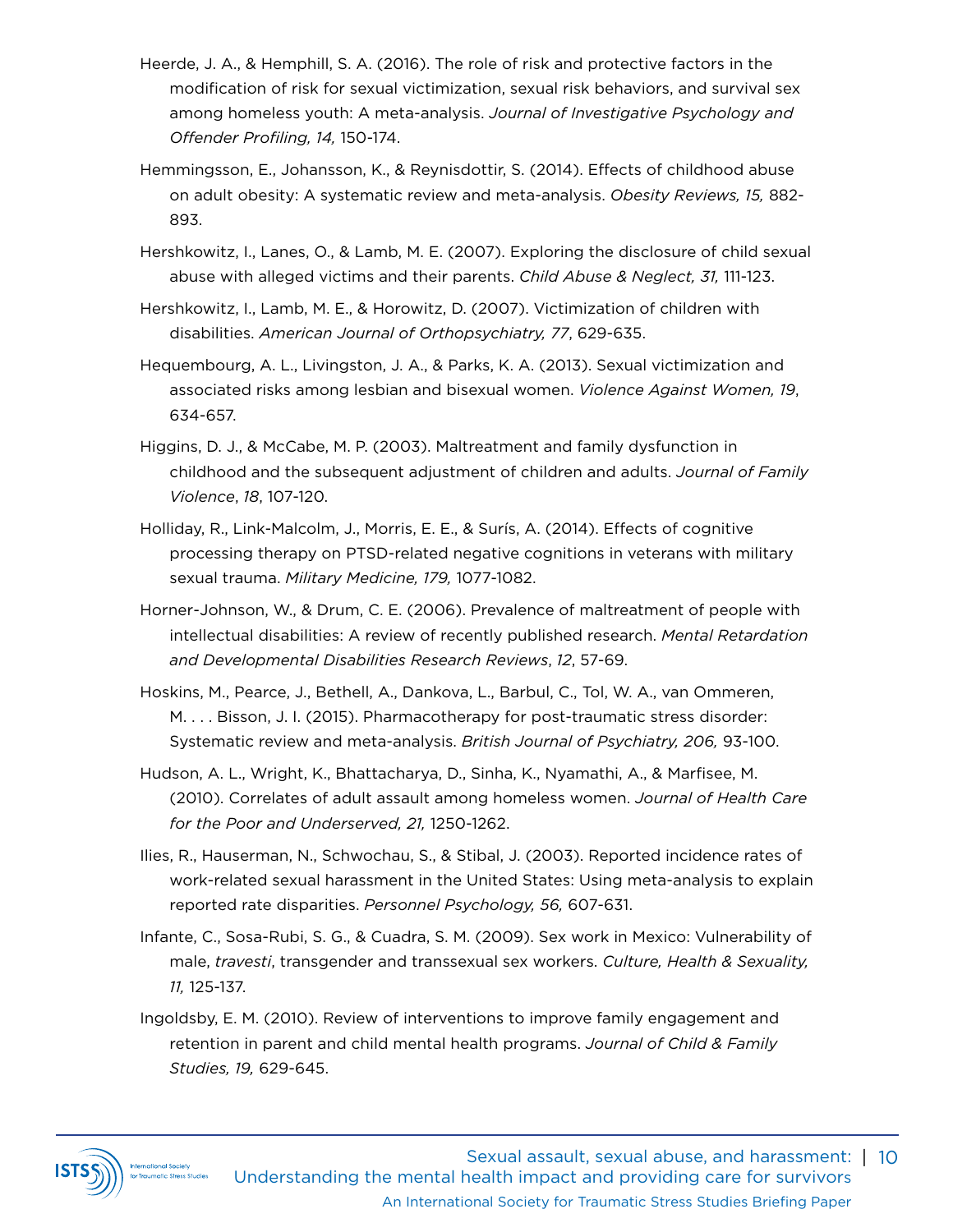- Ipser, J. C., & Stein, D. J. (2012). Evidence-based pharmacotherapy of post-traumatic stress disorder (PTSD). *International Journal of Neuropsychopharmacology, 15,* 825- 840.
- Irish, L., Kobayashi, I., & Delahanty, D. L. (2010). Long-term physical health consequences of childhood sexual abuse: A meta-analytic review. *Journal of Pediatric Psychology, 35,* 450-461.
- Jewkes, R., & Abrahams, N. (2002). The epidemiology of rape and sexual coercion in South Africa: An overview. *Social Science & Medicine*, *55*, 1231-1244.
- Jewkes, R., Fulu, E., Naved, R. T., Chirwa, E., Dunkle, K., Haardörfer, R. . . . UN Multicountry Study on Men and Violence Study Team. (2017). Women's and men's reports of past-year prevalence of intimate partner violence and rape and women's risk factors for intimate partner violence: A multicountry cross-sectional study in Asia and the Pacific. *PLoS Medicine, 14.* doi:10.1371/journal.pmed.1002381
- Jones, J. S., Alexander, C., Wynn, B. N., Rossman, L., & Dunnuck, C. (2009). Why women don't report sexual assault to the police: The influence of psychosocial variables and traumatic injury. *The Journal of Emergency Medicine*, *36*, 417-424.
- Jones, L., Bellis, M. A., Wood, S., Hughes, K., McCoy, E., Eckley, L. . . . Officer, A. (2012). Prevalence and risk of violence against children with disabilities: A systematic review and meta-analysis of observational studies. *The Lancet, 380*, 899-907.
- Jozkowski, K. N. & Sanders, S. A. (2012). Health and sexual outcomes of women who have experienced forced or coercive sex. *Women & Health, 52*, 101-118.
- Katz, L. S. (2016). Efficacy of Warrior Renew group therapy for female veterans who have experienced military sexual trauma. *Psychological Services, 13,* 364-372.
- Katz, L. S., Cojucar, G., Hoff, R. A., Lindl, C., Huffman, C., & Drew, T. (2015). Longitudinal outcomes of women veterans enrolled in the Renew sexual trauma treatment program. *Journal of Contemporary Psychotherapy, 45,* 143-150.
- Kaukinen, C., & DeMaris, A. (2005). Age at first sexual assault and current substance use and depression. *Journal of Interpersonal Violence, 20*, 1244-1270.
- Keel, M. (2004). Family violence and sexual assault in Indigenous communities: "Walking the walk." *Briefing: Australian Centre for the Study of Sexual Assault, 4,*  1-31.
- Kelley, L. P., Weathers, F. W., McDevitt-Murphy, M. E., Eakin, D. E., & Flood, A. M. (2009). A comparison of PTSD symptom patterns in three types of civilian trauma. *Journal of Traumatic Stress*, *22*, 227-235.
- Kelmendi, B., Adams, T. G., Yarnell, S., Southwick, S., Abdallah, C. G., & Krystal, J. H. (2016). PTSD: From neurobiology to pharmacological treatments. *European Journal of Psychotraumatology, 7,* 31858. doi:10.3402/ejpt.v7.31858.

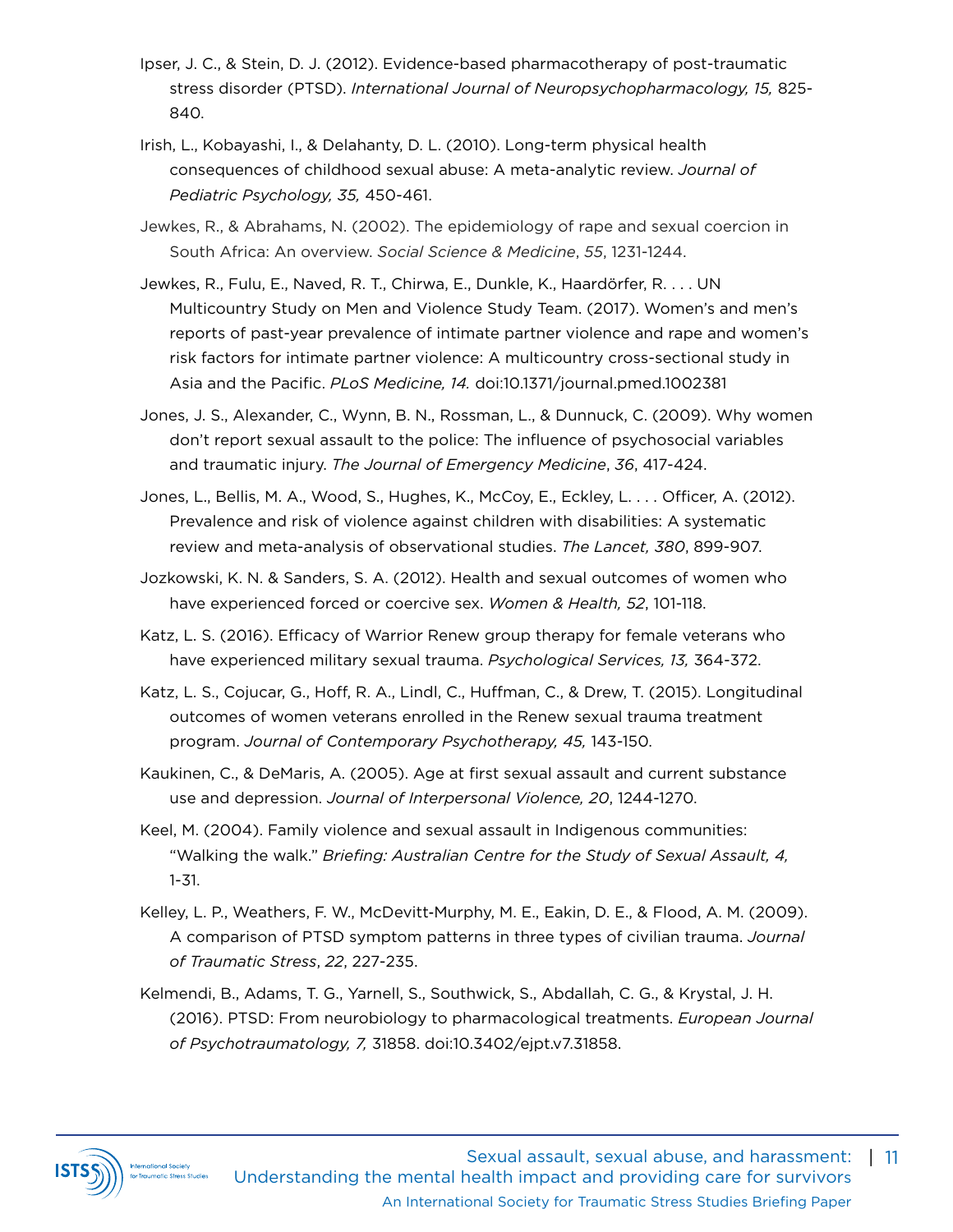- Kessler, R. C., Sonnega, A., Bromet, E., Hughes, M., Nelson, C. B., & Breslau, N. (1999). Epidemiological risk factors for trauma and PTSD. In R. Yehuda (Ed.), *Risk factors for posttraumatic stress disorder* (pp. 23–59). Washington, D C: American Psychiatric Association.
- Kilpatrick, D. G., Acierno, R., Resnick, H. S., Saunders, B. E., & Best, C. L. (1997). A 2-year longitudinal analysis of the relationships between violent assault and substance use in women. *Journal of Consulting and Clinical Psychology*, *65*, 834-847.
- Kilpatrick, D. G., Resnick, H. S., Ruggiero, K. J., Conoscenti, L. M., & McCauley, J. (2007). *Drug-facilitated, incapacitated, and forcible rape: A national study.* Washington, DC: U. S. Department of Justice. Retrieved from https://www.ncjrs.gov/pdffiles1/nij/ grants/219181.pdf
- Krahé, B., Berger, A., Vanwesenbeeck, I., Bianchi, G., Chliaoutakis, J., Fernández-Fuertes, A. A. . . . Zygadlo, A. (2015). Prevalence and correlates of young people's sexual aggression perpetration and victimization in 10 European countries: A multi-level analysis. C*ulture, Health, & Sexuality, 17*, 682-699.
- Koehlmoss, T. P., Uddin, J., Ashraf, A., & Rashid, M. (2009). Homeless in Dhaka: Violence, sexual harassment, and drug-abuse. *Journal of Health, Population and Nutrition, 27,* 452-461.
- Koenig, M. A., Lutalo, T., Zhao, F., Nalugoda, F., Kiwanuka, N., Wabwire-Mangen, F. . . . Gray, R. (2004). Coercive sex in rural Uganda: Prevalence and associated risk factors. *Social Science & Medicine, 58,* 787-798.
- Kohli, A., Makambo, M. T., Ramazani, P., Zahiga, I., Mbika, B., Safari, O., Bachunguye, R. . . . Glass, N. (2012). A Congolese community-based health program for survivors of sexual violence. *Conflict and Health, 6,* 6. http://www.conflictandhealth.com/ content/6/1/6
- Konradi, A. (2007). *Taking the stand: Rape survivors and the prosecution of rapists.*  Westport, CT: Greenwood Publishing Group.
- Koss, M. P., Abbey, A., Campbell, R., Cook, S., Norris, J., Testa, M. . . . White, J. (2007). Revising the SES: A collaborative process to improve assessment of sexual aggression and victimization. *Psychology of Women Quarterly, 31*, 357-370.
- Krakow, B., Hollifield, M., Johnston, L., Koss, M. P., Schrader, R., Warner, T. D. . . . . Prince, H. (2001). Imagery rehearsal therapy for chronic nightmares in sexual assault survivors with posttraumatic stress disorder: A randomized controlled trial. *JAMA, 286,* 537-545.
- Krug, E. G., Mercy, J. A., Dahlberg, L. L., & Zwi, A. B. (2002). The world report on violence and health. *The Lancet*, *360*, 1083-1088.
- Laaksonen, T., Sariola, H., Johansson, A., Jern, P., Varjonen, M., von der Phalen, B., & Santtila, P. (2011). Changes in the prevalence of child sexual abuse, its risk factors, and their associations as a function of age cohort in a Finnish population sample. *Child Abuse & Neglect, 35,* 480-490.

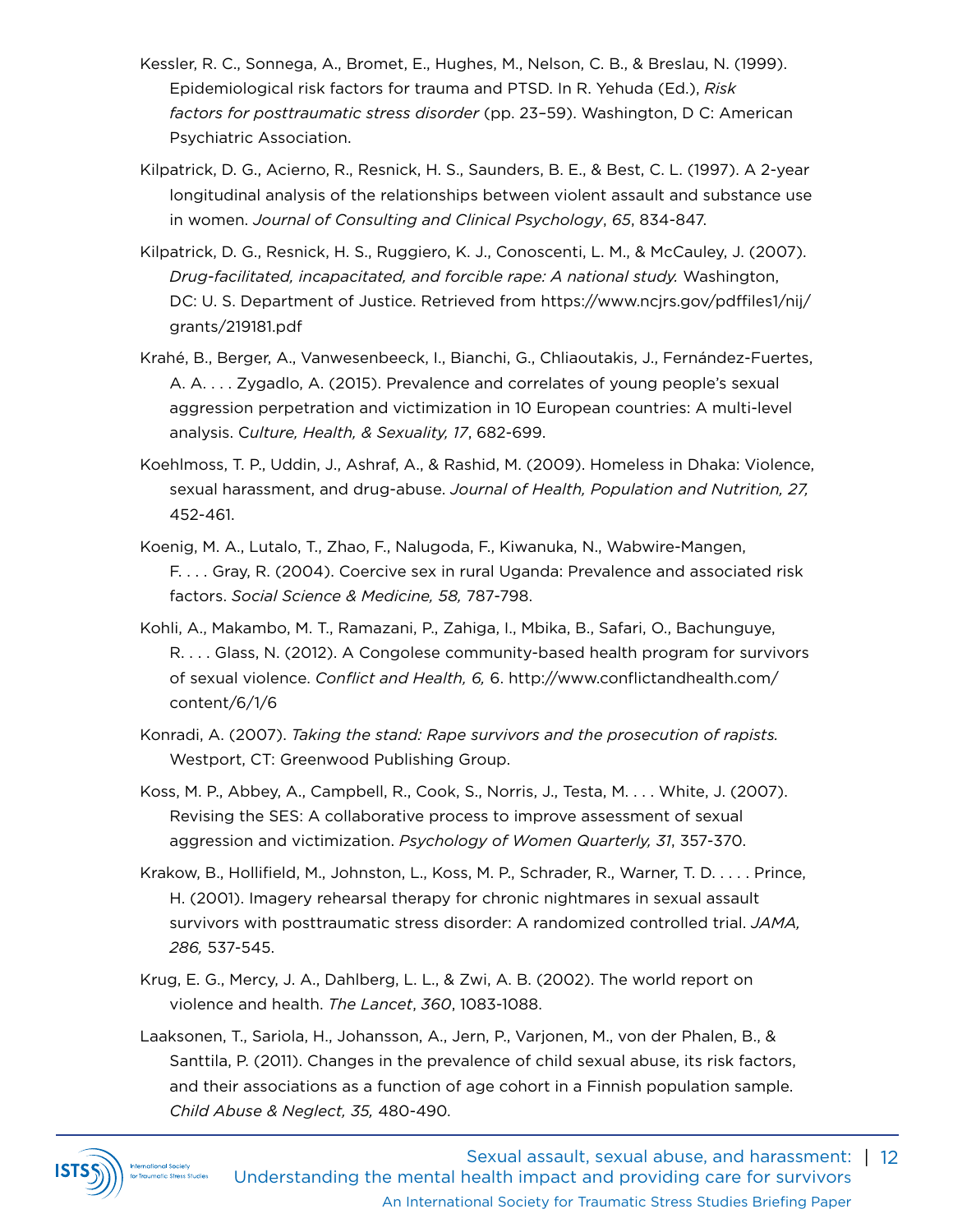- Lankenau, S. E., Clatts, M. C., Welle, D., Goldsmamt, L. A., & Gwadz, M. V. (2005). Street careers: Homelessness, drug use, and sex work among young men who have sex with men (YMSM). *International Journal of Drug Policy, 16,* 10-18.
- Lapierre, L. M., Spector, P. E., & Leck, J. D. (2005). Sexual versus nonsexual workplace aggression and victims' overall job satisfaction: A meta-analysis. *Journal of Occupational Health Psychology, 10,* 155-169.
- Latcheva, R. (2017). Sexual harassment in the European Union: A pervasive but still hidden form of gender-based violence. *Journal of Interpersonal Violence, 32,* 1821- 1852.
- Lawson, D. M., & Quinn, J. (2013). Complex trauma in children and adolescents: Evidence-based practice in clinical settings. *Journal of Clinical Psychology, 69,* 497- 509.
- Lee, D. J., Schnitzlein, C. W., Wolf, J. P., Vythilingam, M., Rasmusson, A. M., & Hoge, C. W. (2016). Psychotherapy versus pharmacotherapy for posttraumatic stress disorder: Systematic review and meta-analyses to determine first-line treatments. *Depression and Anxiety, 33,* 792-806.
- Lee Y.S., & Hadeed, L. (2009). Intimate partner violence among Asian immigrant communities: Health/mental health consequences, help-seeking behaviors, and service utilization. *Trauma, Violence, & Abuse, 10,* 143-170.
- Leeb, R. T., Paulozzi, L. J., Melanson, C., Simon, T. R., & Arias, I. (2008). *Child maltreatment surveillance: Uniform definitions for public health and recommended data elements, version 1.0.* Retrieved from Centers for Disease Control and Prevention, https://www.cdc.gov/violenceprevention/pdf/cm\_surveillance-a.pdf
- Leenarts, L. E. W., Diehle, J., Doreleijers,T. A. H., Jansma, E. P., & Lindauer, R. J. L. (2013). Evidence-based treatments for children with trauma-related psychopathology as a result of childhood maltreatment: A systematic review. *European Child & Adolescent Psychiatry, 22,* 269-283.
- Lemaigre, C., Taylor, E. P., & Gittoes, C. (2017). Barriers and facilitators to disclosing sexual abuse in childhood and adolescence: A systematic review. *Child Abuse & Neglect, 70,* 39-52.
- Liebschutz, J. M., Buchanan-Howland, K., Chen, C. A., Frank, D. A., Richardson, M. A., Heeren, T. C. . . . Rose-Jacobs, R. (2018). Childhood Trauma Questionnaire (CTQ) correlations with prospective violence assessment in a longitudinal cohort. *Psychological Assessment, 30*, 841-845.
- Lim, S., Cortina, L. M., & Magley, V. J. (2008). Personal and workgroup incivility: Impact on work and health outcomes. *Journal of Applied Psychology, 93,* 95-107.
- Lin, D., Li, X., Fan, X., & Fang, X. (2011). Child sexual abuse and its relationship with health risk behaviors among rural children and adolescents in Hunan, China. *Child Abuse & Neglect*, *35*, 680-687.

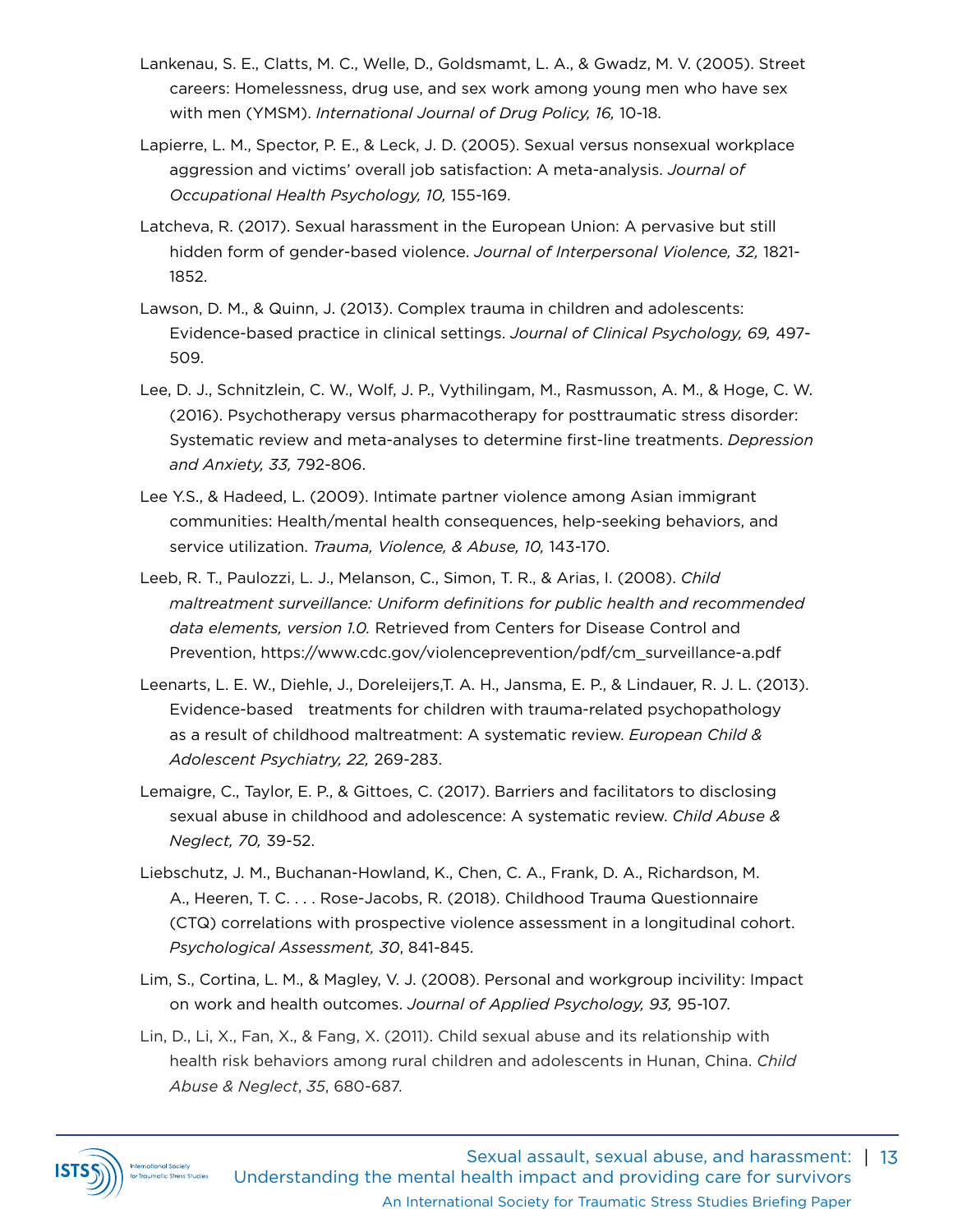- Littleton, H. L. (2010). The impact of social support and negative disclosure reactions on sexual assault victims: A cross-sectional and longitudinal investigation. *Journal of Trauma & Dissociation, 11,* 210-227.
- Littleton, H. L., Breitkopf, C. R., & Berenson, A. B. (2008). Beyond the campus: Unacknowledged rape among low-income women. *Violence Against Women*, *14*, 269–286.
- Logan, T., Evans, L., Stevenson, E., & Jordan, C. E. (2005). Barriers to services for rural and urban survivors of rape. *Journal of Interpersonal Violence, 20,* 591-616.
- Logie, C. H., Wang, Y., Lacombe-Duncan, A., Jones, N., Ahmed, U., Levermore, K. . . . Newman, P. A. (2017). Factors associated with sex work involvement among transgender women in Jamaica: A cross-sectional study. *Journal of the International AIDS Society, 20,* 21422. doi: 10.7448/IAS.20.1.21422
- Loy, P. H., & Stewart, L. P. (1984). The extent and effects of the sexual harassment of working women. *Sociological Focus, 17*, 31-43.
- Lynne, E. G., Gifford, E. J., Evans, K. E., & Rosch, J. B. (2015). Barriers to reporting child maltreatment: Do emergency medical services professionals fully understand their role as mandatory reporters? *North Carolina Medical Journal, 76,* 13-18.
- Macdowall, W., Gibson, L. J., Tanton, C., Mercer, C. H., Lewis, R., Clifton, S. . . . Wellings, K. (2013). Lifetime prevalence, associated factors, and circumstances of nonvolitional sex in women and men in Britain: Findings from the third National Survey of Sexual Attitudes and Lifestyles (Natsal-3). *The Lancet, 382,* 1845-1855.
- Magley, V. J., Hulin, C. L., Fitzgerald, L. F., & DeNardo, M. (1999). Outcomes of selflabeling sexual harassment. *Journal of Applied Psychology, 84,* 390-402.
- Maniglio, R. (2009). The impact of child sexual abuse on health: A systematic review of reviews. *Clinical Psychology Review, 29,* 647–657.
- Marsh, J., Patel, S., Gelaye, B., Goshu, M., Worku, A., Williams, M. A., & Berhane, Y. (2009). Prevalence of workplace abuse and sexual harassment among female faculty and staff. *Journal of Occupational Health, 51*, 314-322.
- Martin, S. L., Ray, N., Sotres-Alvarez, D., Kupper, L. L., Moracco, K. E., Dickens, P. A. . . . Gizlice, Z. (2006). Physical and sexual assault of women with disabilities. *Violence Against Women, 12,* 823-837.
- Matthews, B., & Bross, D. C. (2008). Mandated reporting is still a policy with reason: Empirical evidence and philosophical grounds. *Child Abuse & Neglect, 32,* 511-516.
- Mathews, B., Lee, X. J., & Norman, R.E. (2016). Impact of a new mandatory reporting law on reporting and identification of child sexual abuse: A seven year time trend analysis. *Child Abuse & Neglect, 56,* 62-79.
- McCart, M. R., Smith, D. W., & Sawyer, G. K. (2010). Help seeking among victims of crime: A review of the empirical literature. *Journal of Traumatic Stress, 23,* 198-206

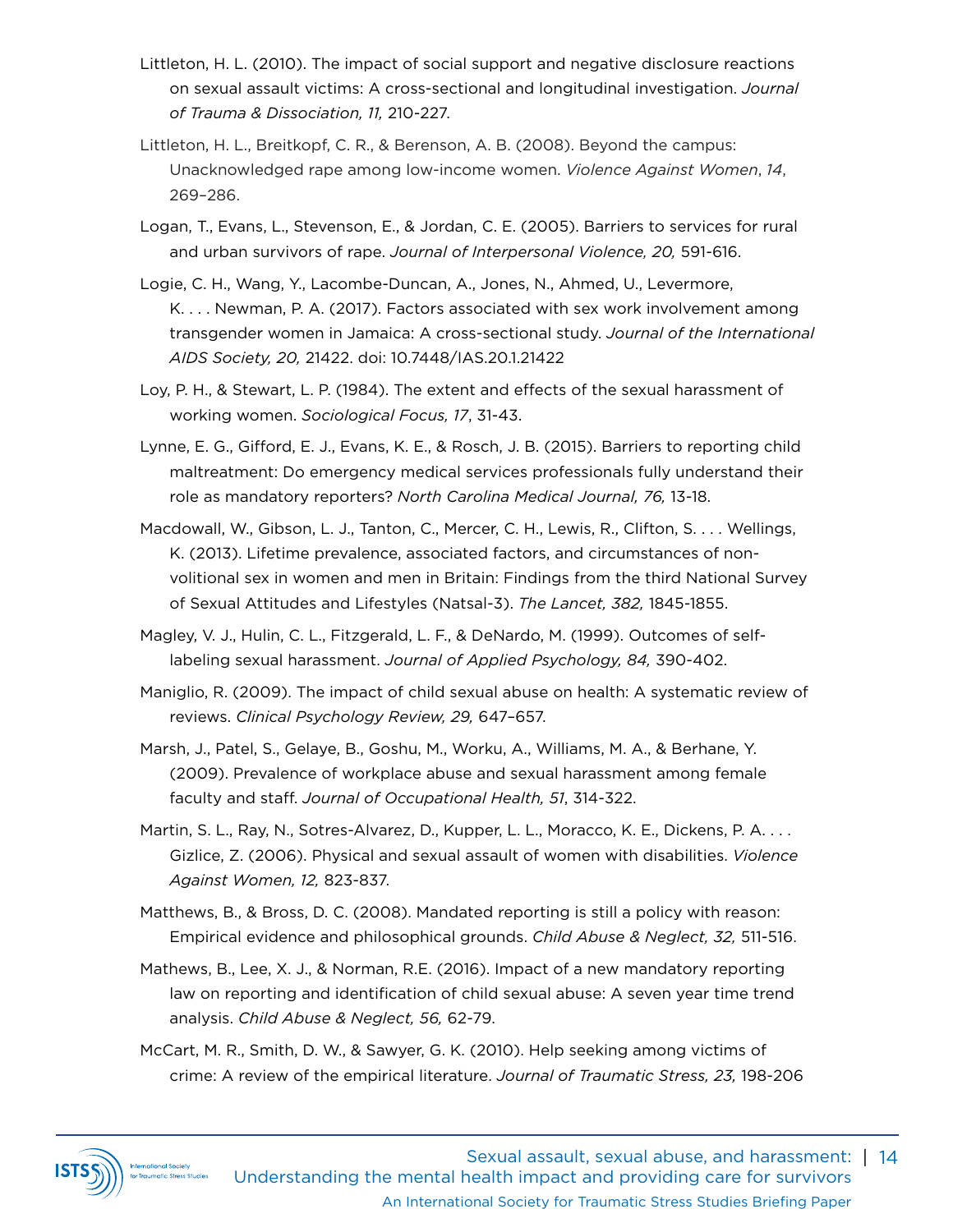- McCarthy-Jones, S., & McCarthy-Jones, R. (2014). Body mass index and anxiety/ depression as mediators of the effects of child sexual and physical abuse on physical health disorders in women. *Child Abuse & Neglect, 38,* 2007-2020.
- McCauley, J., Ruggiero, K. J., Resnick, H. S., Conoscenti, L. M., & Kilpatrick, D. G. (2009). Forcible, drug-facilitated, and incapacitated rape in relation to substance use problems: Results from a national sample of college women. *Addictive Behaviors*, *34*, 458-462.
- McDonagh, A., Friedman, M., McHugo G., Ford, J., Sengupta, A., Mueser, K. . . . Descamps, M. (2005). Randomized trial of cognitive behavioral therapy for chronic posttraumatic stress disorder in adult female survivors of childhood sexual abuse. *Journal of Consulting and Clinical Psychology, 73,* 515-524.
- McKay, M. M., & Bannon, W. M. (2004). Engaging families in child mental health services. *Child and Adolescent Psychiatric Clinics of North America, 13,* 905-921.
- McLaughlin, K. A., Green, G. J., Gruber, M. J., Sampson, N. A., Zaslavsky, A. M., & Kessler, R. C. (2012). Childhood adversities and first onset of psychiatric disorders in a national sample of US adolescents. *Archives of General Psychiatry, 69,* 1151-1160.
- Márquez-Flores, M. M., Márquez-Hernández, V. V., & Granados-Gámez, G. (2016). Teachers' knowledge and beliefs about child sexual abuse. *Journal of Child Sexual Abuse, 25,* 538-555.
- Mitra, M., Mouradian, V. E., & Diamond, M. (2011). Sexual violence victimization against men with disabilities. *American Journal of Preventive Medicine, 41,* 494-497.
- Mohler-Kuo, M., Landolt, M. A., Maier, T., Meidert, U., Schönbucher, V., & Schnyder, U. (2014). Child sexual abuse revisited: A population-based cross-sectional study among Swiss adolescents. *Journal of Adolescent Health, 54,* 304-311.
- Molnar, B. E., Buka, S. L., & Kessler, R. C. (2001). Child sexual abuse and subsequent psychopathology: Results from the National Comorbidity Survey. *American Journal of Public Health, 91,* 753-760.
- Moore, A.M., Awusabo-Asare, K., Madise, N., John-Langba, J., & Kumi-Kyereme, A. (2007). Coerced first sex among adolescent girls in sub-Saharan Africa: Prevalence and context. *African Journal of Reproductive Health, 11*, 62-82.
- Moore, E. E., Romaniuk, H., Olsson, C. A., Jayasinghe, Y., Carlin, J. B., & Patton, G. C. (2010). The prevalence of childhood sexual abuse and adolescent unwanted sexual contact among boys and girls living in Victoria, Australia. *Child Abuse & Neglect*, *34*, 379-385.
- Mørkved, N., Hartmann, K., Aarsheim, L. M., Holen, D., Milde, A. M., Bomyea, J., & Thorp, S. R. (2014). A comparison of narrative exposure therapy and prolonged exposure therapy for PTSD. *Clinical Psychology Review, 34,* 453-467.

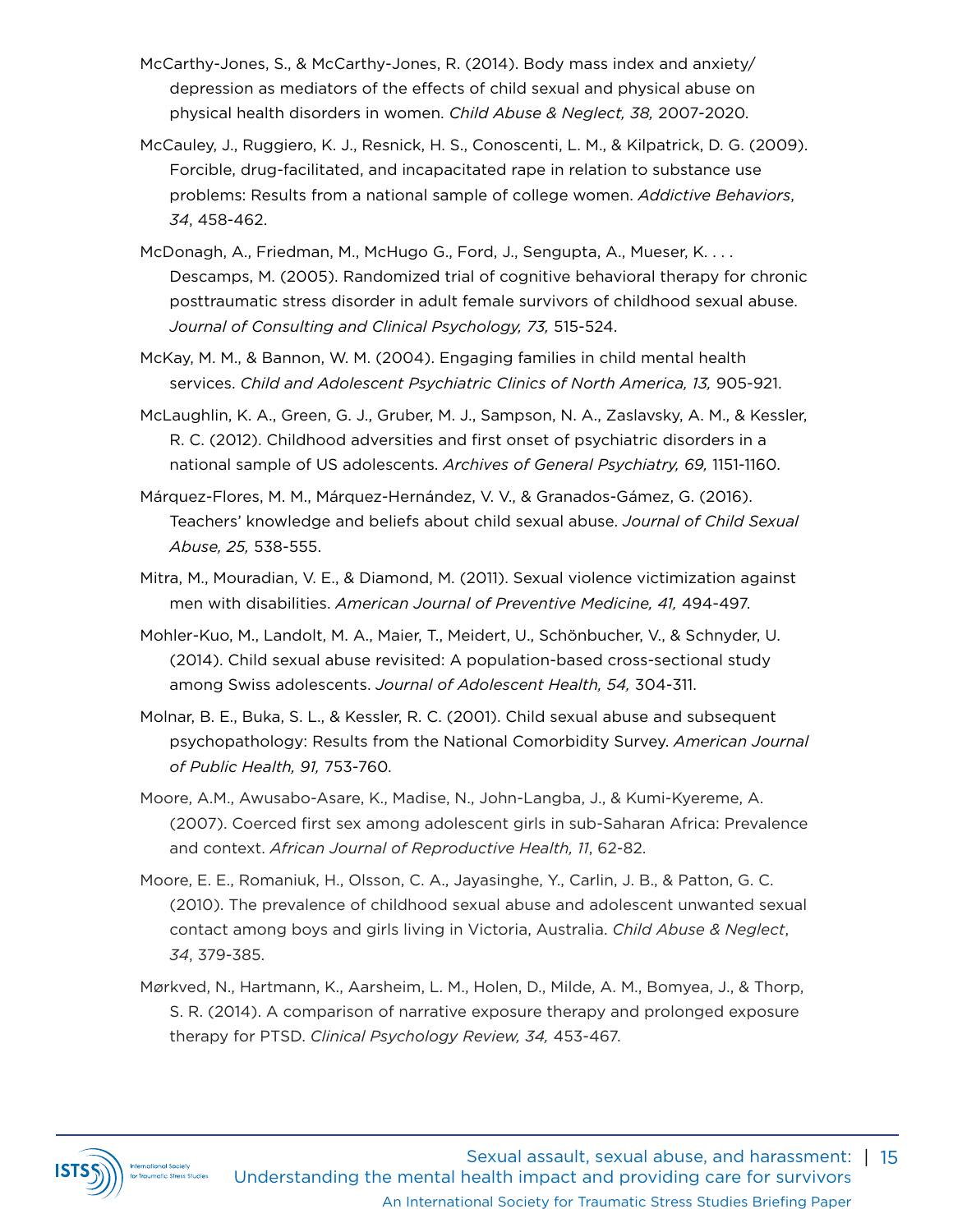- Munson, L. J., Hulin, C., & Drasgow, F. (2000). Longitudinal analysis of dispositional influences and sexual harassment: Effects on job and psychological outcomes. *Personnel Psychology, 53,* 21-46.
- Murray, L. K., Dorsey, S., Skavenski, S., Kasoma, M., Imasiku, I., Bolton, P. . . . Cohen, J. A. (2013). Identification, modification, and implementation of an evidence-based psychotherapy for children in a low-income country: The use of TF-CBT in Zambia. *International Journal of Mental Health Systems, 7,* 24. Retrieved from https://www. ijmhs.com/content/7/1/24
- Murray, L. K., Skavenski, S., Kane, J. C., Mayeya, J., Dorsey, S., Cohen, J. A. . . . Bolton, P. A. (2015). Effectiveness of trauma-focused cognitive behavioral therapy among trauma-affected children in Lusaka, Zambia: A randomized clinical trial. *JAMA Pediatrics, 169,* 761-769.
- Mwambene, L., & Wheal, M. (2015). Realisation or oversight of a constitutional mandate? Corrective rape of Black African lesbians in South Africa. *African Human Rights Law Journal, 15,* 58-88.
- Nasta, A., Shah, B., Brahmanandam, S., Richman, K., Wittels, K., Allsworth, J., & Boardman, L. (2005). Sexual victimization: Incidence, knowledge and resource use among a population of college women. *Journal of Pediatric and Adolescent Gynecology, 18,* 91-96.
- Nemoto, T., Bödeker, B., & Iwamoto, M. (2011). Social support, exposure to violence and transphobia, and correlates of depression among male-to-female transgender women with a history of sex work. *American Journal of Public Health, 101,* 1980- 1988.
- Neville, H. A., & Heppner, M. J. (1999). Contextualizing rape: Reviewing sequelae and proposing a culturally inclusive ecological model of sexual assault recovery. *Applied & Preventive Psychology, 8,* 41-62.
- Nichols, A. (2010). Dance Ponnaya, Dance! Police abuses against transgender sex workers in Sri Lanka. *Feminist Criminology, 5,* 195-222.
- Ng, Q. X., Yong, B. Z. J., Ho, C. Y. X., Lim, D. Y., & Yeo, W. S. (2018) Early life sexual abuse is associated with increased suicide attempts: An updated meta-analysis. *Journal of Psychiatric Research, 99,* 129-141.
- Noll, J. G., Trickett, P. K., Susman, E. J., & Putnam, F. W. (2006). Sleep disturbances and childhood sexual abuse. *Journal of Pediatric Psychology, 31,* 469-480.
- Norris, F. H., Kaniasty, K. Z., & Scheer, D. A. (1990). Use of mental health services among victims of crime: Frequency, correlates, and subsequent recovery. *Journal of Consulting and Clinical Psychology, 58,* 538-547.
- Olufemi, O. (2000). Feminisation of poverty among the street homeless women in South Africa. *Development Southern Africa, 17,* 221-234.

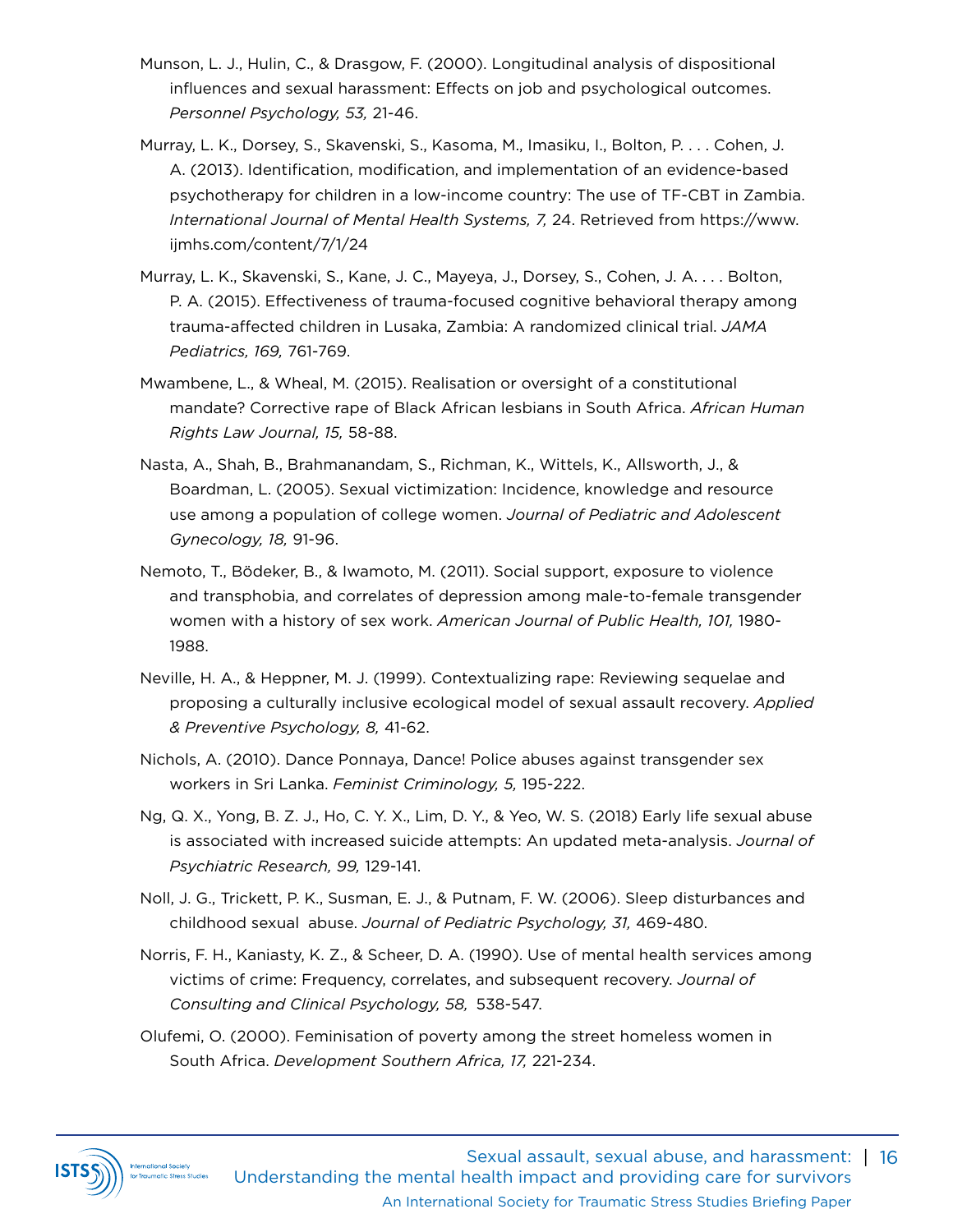- Orchowski, L. M., Untied, A. S., & Gidycz, C. A. (2013). Social reactions to disclosure of sexual victimization and adjustment among survivors of sexual assault. *Journal of Interpersonal Violence,* 28, 2005–2023.
- Papalia, N. L., Luebbers, S., Ogloff, J. R. P., Cutajar, M., Mullen, P. E., & Mann, E. (2017). Further victimization of child sexual abuse victims: A latent class typology of revictimization trajectories. *Child Abuse & Neglect, 66,* 112-129.
- Parish, W. L., Das, A., & Laumann, E. O. (2006). Sexual harassment of women in urban China. *Archives of Sexual Behavior*, *35*, 411-425.
- Patterson, D., Greeson, M., & Campbell, R. (2009). Understanding rape survivors' decisions not to seek help from formal social systems. *Health & Social Work*, *34*, 127-136.
- Pereda, N., Abad, J., & Guilera, G. (2015). Lifetime prevalence and characteristics of child sexual victimization in a community sample of Spanish adolescents. *Journal of Child Sexual Abuse, 25*, 142-158.
- Pereda, N., Guilera, G., Forns, M., & Gómez-Benito, J. (2009). The prevalence of child sexual abuse in community and student samples: A meta-analysis. *Clinical Psychology Review, 29,* 328-338.
- Peterson, Z. D., Voller, E., Polusny, M. A., & Murdoch, M. (2011). Prevalence and consequences of adult sexual assault of men: Review of empirical findings and state of the literature. *Clinical Psychology Review, 31,* 1-24.
- Pina, A., & Gannon, T. A. (2012). An overview of the literature on antecedents, perceptions and behavioural consequences of sexual harassment. *Journal of Sexual Aggression, 18,* 209-232
- Pine, D. S., & Cohen, J. A. (2002). Trauma in children and adolescents: Risk and treatment of psychiatric sequelae. *Biological Psychiatry, 51*, 519-531.
- Pineda-Lucatero, A. G., Trujillo-Hernández, B., Millán-Guerrero, R.O., & Vásquez, C. (2009). Prevalence of childhood sexual abuse among Mexican adolescents. *Child: Care, Health and Development*, *35*, 184- 189.
- Poteat, T. Ackerman, B., Diouf, D., Ceesay, N., Mothopeng, T., Odette, K-Z. . . . Baral, S. (2017). HIV prevalence and behavioral and psychosocial factors among transgender women and cisgender men who have sex with men in 8 African countries: A crosssectional analysis. *PLoS Medicine, 14,* e1002422. doi:10.1371/journal.pmed.1002422
- Pryor, J. B. (1995). The phenomenology of sexual harassment: Why does sexual behavior bother people in the workplace*? Consulting Psychology Journal: Practice and Research, 47,* 160-168.

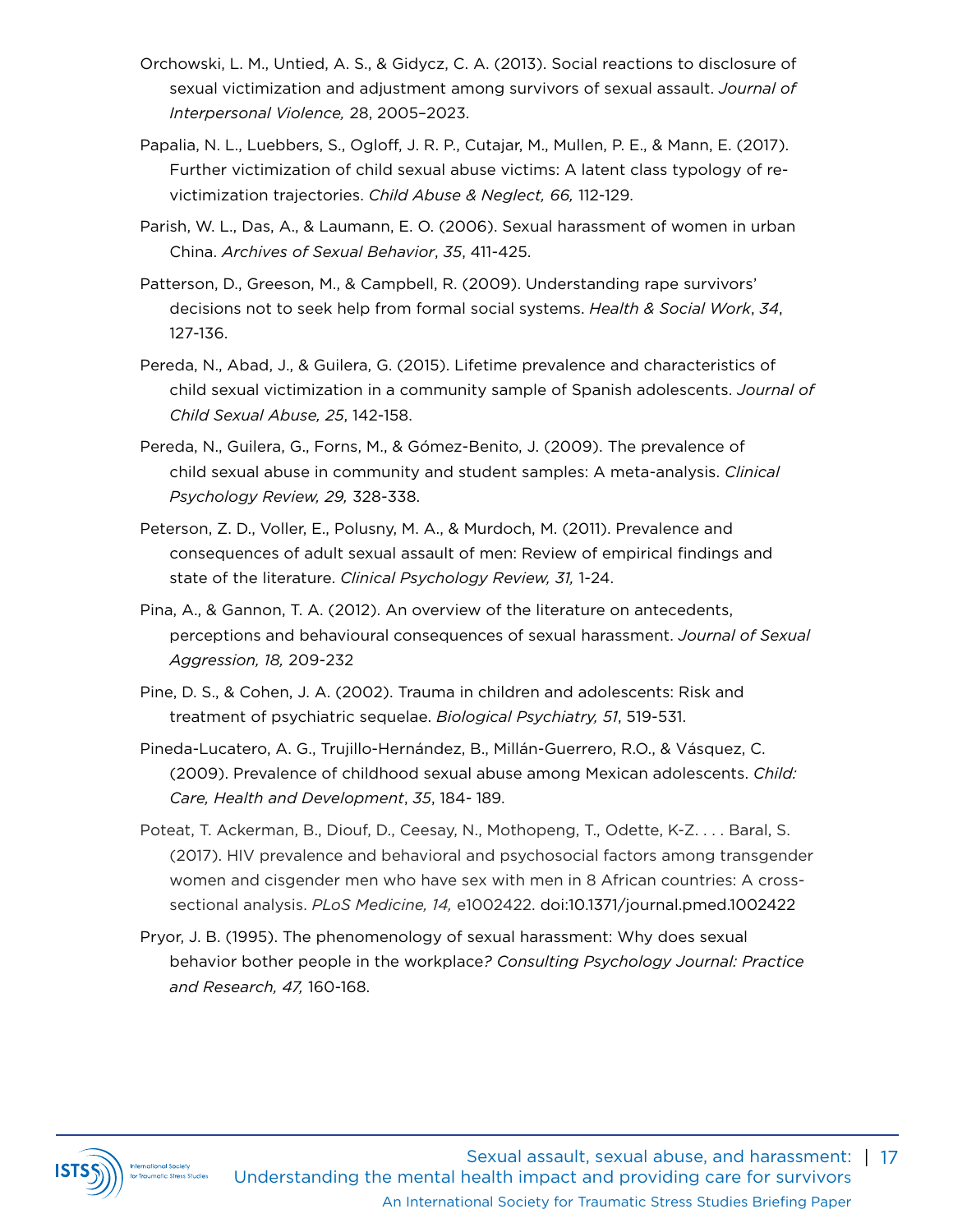- Radford, L., Corral, S., Bradley, C., & Fisher, H. L. (2013). The prevalence and impact of child maltreatment and other types of victimization in the UK: Findings from a population survey of caregivers, children and young people and young adults. *Child Abuse & Neglect, 37*, 801-813.
- Ragins, B. R., & Scandura, T. A. (1995). Antecedents and work-related correlates of reported sexual harassment: An empirical investigation of competing hypotheses. *Sex Roles, 32,* 429-455.
- Raphael, J., & Shapiro, D .L. (2004). Violence in indoor and outdoor prostitution venues. *Violence Against Women, 10,* 126-139.
- Read, J. P., Colder, C. R., Merrill, J. E., Ouimette, P., White, J., & Swartout, A. (2012). Trauma and posttraumatic stress symptoms predict alcohol and other drug consequences in the first year of college. *Journal of Consulting and Clinical Psychology, 80,* 426-439.
- Regehr, C., Alaggia, R., Dennis, J., Pitts, A., & Saini, M. (2013). Interventions to reduce distress in adult victims of rape and sexual violence: A systematic review. *Research on Social Work Practice, 23,* 257-265.
- Resick, P. A., Jordan, C. G., Girelli, S. A., Hutter, C. K., & Marhoefer-Dvorak, S. (1988). A comparative outcome study of behavioral group therapy for sexual assault victims. *Behavior Therapy, 19,* 385-401.
- Resick, P. A., Nishith, P., Weaver, T. L., Astin, M. C., & Feuer, C. A. (2002). A comparison of cognitive-processing therapy with prolonged exposure and a waiting condition for the treatment of chronic posttraumatic stress disorder in female rape victims. *Journal of Consulting and Clinical Psychology,70,* 867-879.
- Resick, P. A., Williams, L. F., Suvak, M. K., Monson, C. M., & Gradus, J. L. (2012). Long-term outcomes of cognitive–behavioral treatments for posttraumatic stress disorder among female rape survivors. *Journal of Consulting and Clinical Psychology, 80,* 201-210.
- Reza, A., Breiding, M. J., Gulaid, J., Mercy, J. A., Blanton, C., Mthethwa, Z. . . . Anderson, M. (2009). Sexual violence and its health consequences for female children in Swaziland: A cluster survey study. *The Lancet, 373,* 1966-1972.
- Rhew, I .C., Stappenbeck, C. A., Bedard-Gilligan, M., Hughes, T., & Kaysen, D. (2017). Effects of sexual assault on alcohol use and consequences among young adult sexual minority women. *Journal of Consulting and Clinical Psychology, 85,* 424-433.
- Richman, J. A., Rospenda, K. M., Nawyn, S. J., Flaherty, J. A., Fendrich, M., Drum, M. L., & Johnson, T. P. (1999). Sexual harassment and generalized workplace abuse among university employees: Prevalence and mental health correlates. *American Journal of Public Health, 89,* 358-363.
- Robjant, K., & Fazel, M. (2010). The emerging evidence for narrative exposure therapy: A review. *Clinical Psychology Review, 30,* 1030-1039.

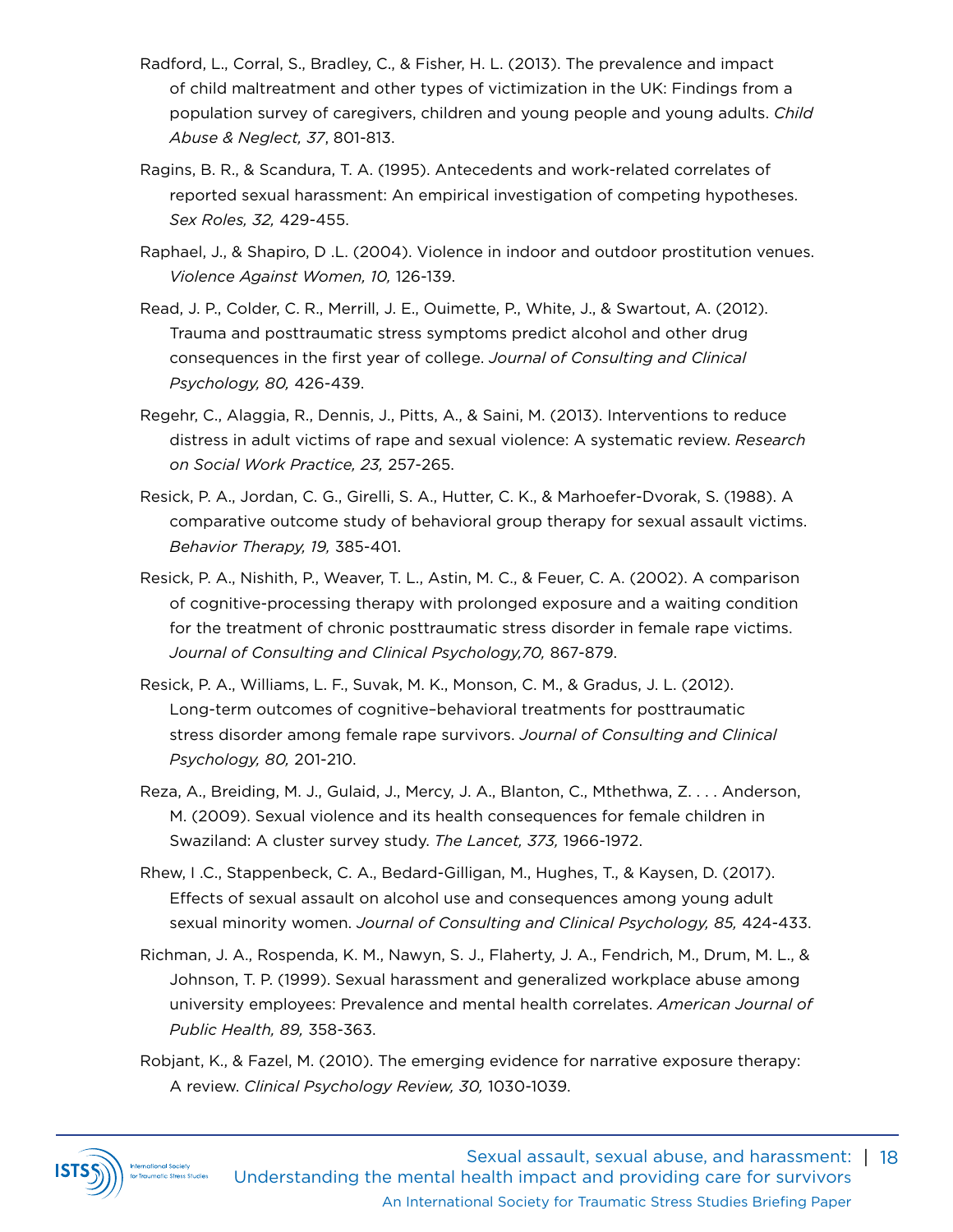- Rothman, E. F., Exner, D., & Baughman, A. L. (2011). The prevalence of sexual assault against people who identify as gay, lesbian, or bisexual in the United States: A systematic review. *Trauma, Violence, & Abuse, 12,* 55-66.
- Ryan, A. M., & Wessel, J. L. (2012). Sexual orientation harassment in the workplace: When do observers intervene? *Journal of Organizational Behavior*, *33*, 488-509.
- Rodriguez, M., Valentine, J. M., Son, J. B., & Muhammad, M. (2009). Intimate partner violence and barriers to mental health care for ethnically diverse populations of women. *Trauma, Violence, & Abuse, 10,* 358-374.
- Rothbaum, B. O. (1997). A controlled study of eye movement desensitization and reprocessing in the treatment of posttraumatic stress disordered sexual assault victims. *Bulletin of the Menninger Clinic, 61,* 317-334.
- Rothbaum, B. O., Astin, M. C., & Marsteller, F. (2005). Prolonged exposure versus eye movement desensitization and reprocessing (EMDR) for PTSD rape victims. *Journal of Traumatic Stress*, *18,* 607-616.
- Rothbaum, B. O., Foa, E. B., Riggs, D. S., Murdock, T., & Walsh, W. (1992). A prospective examination of post‐traumatic stress disorder in rape victims. *Journal of Traumatic Stress*, *5*, 455-475.
- Rothbaum, B. O., Ninan, P. T., & Thomas, L. (1996). Sertraline in the treatment of rape victims with posttraumatic stress disorder. *Journal of Traumatic Stress, 9,* 865-871.
- Sable, M. R., Danis, F., Mauzy, D. L., & Gallagher, S. K. (2006). Barriers to reporting sexual assault for women and men: Perspectives of college students. *Journal of American College Health*, *55*, 157-162.
- Sachser, C., Keller, F., & Goldbeck, L. (2017) Complex PTSD as proposed for ICD-11: Validation of a new disorder in children and adolescents and their response to trauma-focused cognitive behavioral therapy. *Journal of Child Psychology and Psychiatry, 58,* 160-168.
- Sarkar, K., Bal, B., Mukherjee, R., Chakraborty, S., Saha, S., Ghosh, A., & Parsons, S. (2008). Sex-trafficking, violence, negotiating skill, and HIV infection in brothelbased sex workers of Eastern India, adjoining Nepal, Bhutan, and Bangladesh. *Journal of Health, Population and Nutrition, 26,* 223-231.
- Sausa, L. A., Keatley, J., & Operario, D. (2007). Perceived risks and benefits of sex work among transgender women of color in San Francisco. *Archives of Sexual Behavior, 36,* 768-777.
- Schneider, K. T., Swan, S., & Fitzgerald, L. F. (1997). Job-related and psychological effects of sexual harassment in the workplace: Empirical evidence from two organizations. *Journal of Applied Psychology, 82,* 401-415.
- Senn, T. E., Carey, M. P., & Vanable, P. A. (2008). Childhood and adolescent sexual abuse and subsequent sexual risk behavior: Evidence from controlled studies, methodological critique, and suggestions for research. *Clinical Psychology Review 28,* 711-735.

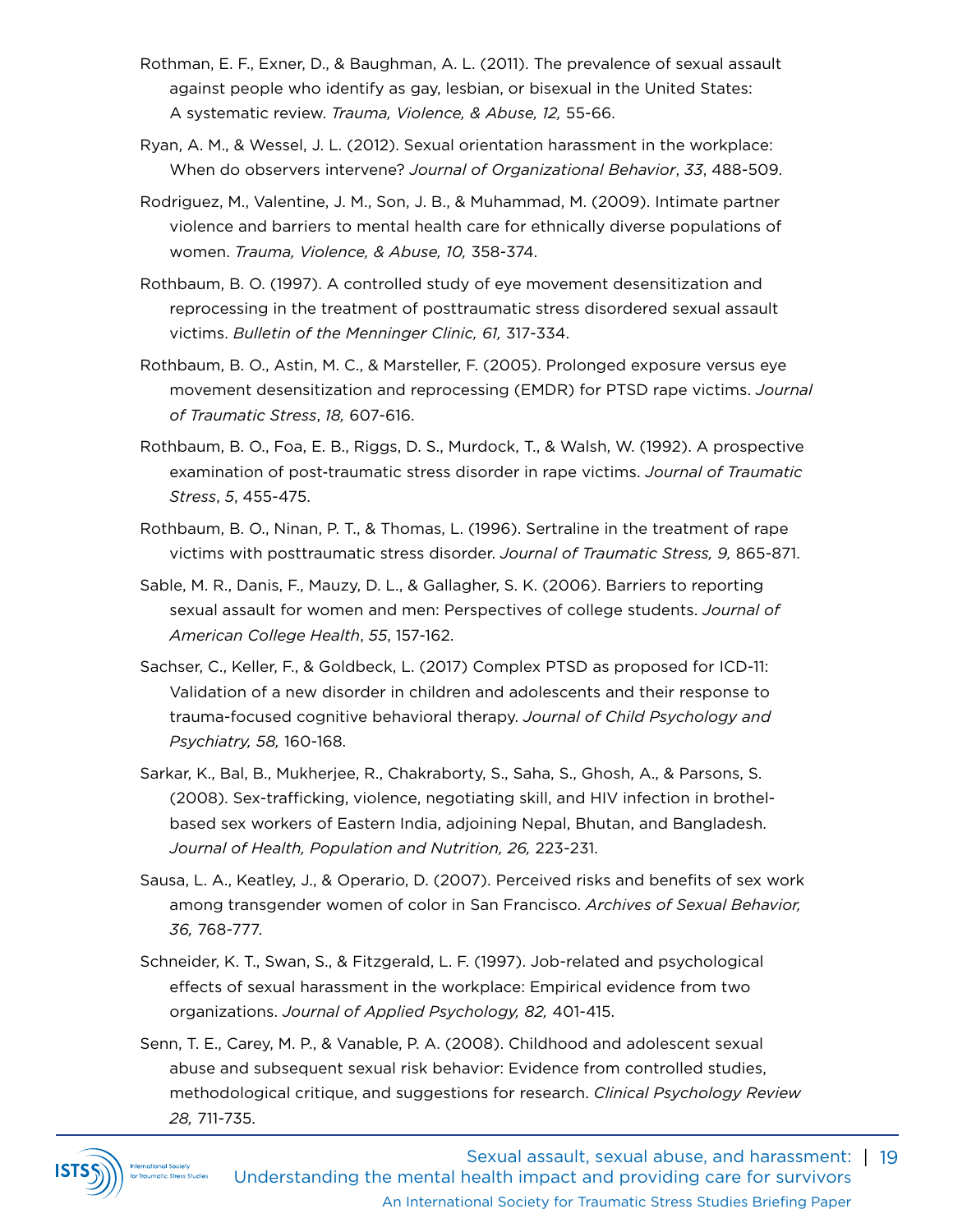- Settles, I. H., Buchanan, N. T., & Colar, B. K. (2012). The impact of race and rank on the sexual harassment of Black and White men in the U.S. military. *Psychology of Men & Masculinity*, *13*, 256-263.
- Shannon, K., Kerr, T., Strathdee, S. A., Shoveller, J., Montaner, J. S., & Tyndall, M. W. (2009). Prevalence and structural correlates of gender based violence among a prospective cohort of female sex workers. *BMJ, 339,* b2939. doi:10.1136/bmj.b2939
- Shannon, K., Leiter, K., Phaladze, N., Hlanze, Z., Tsai, A.C., Heisler, M. . . . Weiser, S. D. (2012). Gender inequity norms are associated with increased male-perpetrated rape and sexual risks for HIV infection in Botswana and Swaziland. *PLoS ONE, 7,*  e28739. doi:10.1371/journal.pone.0028739
- Simon, N. M., Connor, K. M., Lang, A. J., Rauch, S., Krulewicz, S., LeBeau, R. T., . . . Pollack, M. H. (2008). Paroxetine CR augmentation for posttraumatic stress disorder refractory to prolonged exposure therapy. *Journal of Clinical Psychiatry*, *69,* 400-405.
- Smith, K., Bryant-Davis, T., Tillman, S., & Marks, A. (2010). Stifled voices: Barriers to help-seeking behavior for South African childhood sexual assault survivors. *Journal of Child Sexual Abuse, 19,* 255-274.
- Smith, S. G., Chen, J., Basile, K. C., Gilbert, L. K., Merrick, M. T., Patel, N. . . . Jain, A. (2017). *The National Intimate Partner and Sexual Violence Survey (NISVS): 2010-2012 state report.* Atlanta, GA: National Center for Injury Prevention and Control. Retrieved from https://www.cdc.gov/violenceprevention/pdf/NISVS-StateReportBook.pdf
- Society for Human Resource Management (2018, January). EEO: Sexual harassment: What are the different types of sexual harassment? Retrieved from https:// www.shrm.org/resourcesandtools/tools-and-samples/hr-qa/pages/ typesofsexualharassment.aspx
- Stanley, J., Cadd, M., & Pocock, J. (2003, May). *Child sexual abuse in indigenous communities.* Paper presented at the Child Sexual Abuse: Justice Response or Alternative Resolution Conference, Adelaide, Australia.
- Starzynski, L. L., Ullman, S. E., Filipas, H. H., & Townsend, S. M. (2005). Correlates of women's sexual assault disclosure to informal and formal support sources. *Violence and Victims*, *20*, 417-432.
- Stemple, L., & Meyer, I. H. (2014). The sexual victimization of men in America: New data challenge old assumptions. *American Journal of Public Health, 104,* e19-e26.
- Stoltenborgh, M., van Ijzendoorn, M. H., Euser, E. M., & Bakermans-Kranenburg, M. J. (2011). A global perspective on child sexual abuse: Meta-analysis of prevalence around the world. *Child Maltreatment, 16*, 79-101.
- Stotzer, R. L. (2009). Violence against transgender people: A review of the United States data. *Aggression and Violent Behavior, 14*, 170-179.

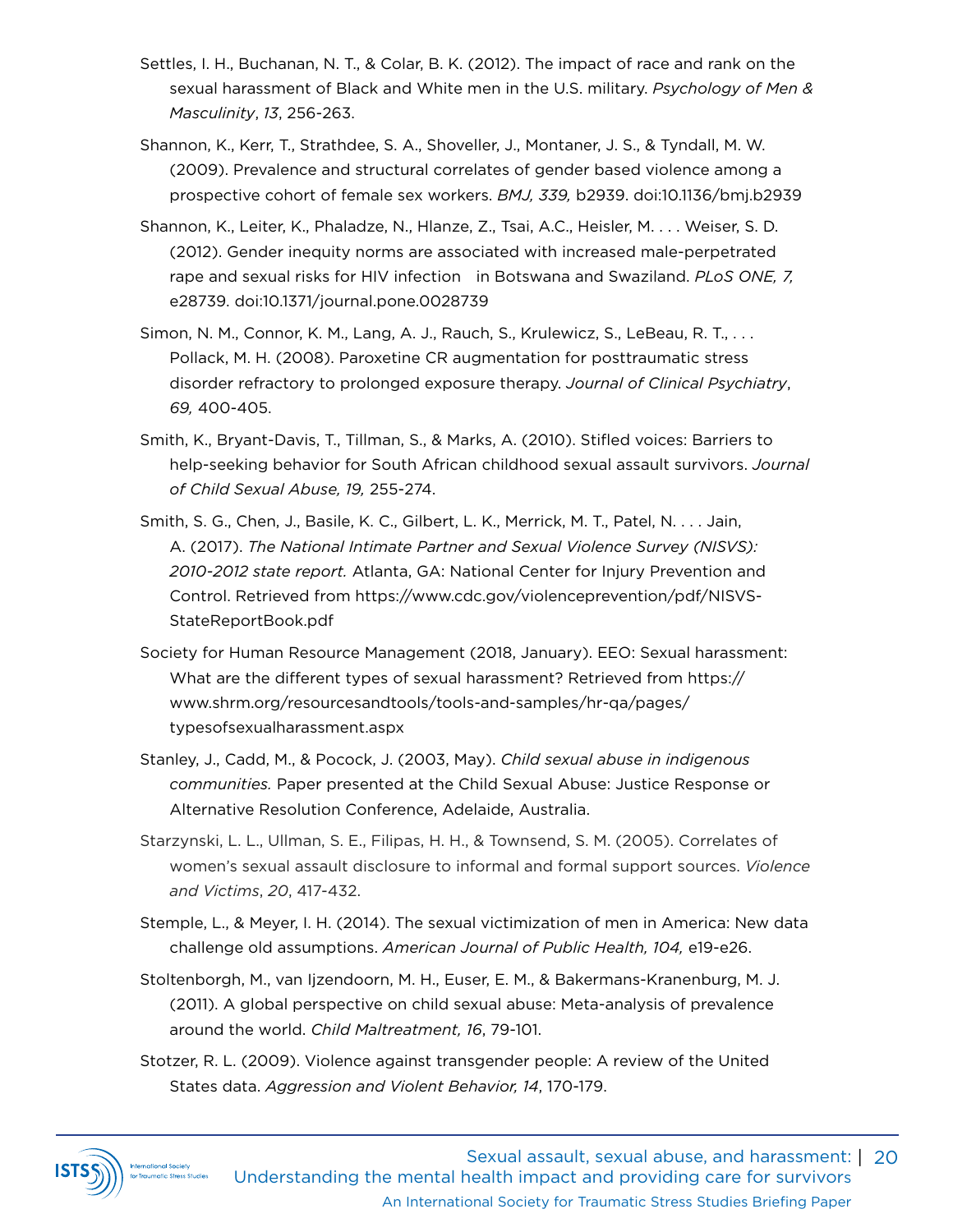- Sullivan, P. M., & Knutson, J. F. (2000) Maltreatment and disabilities: A populationbased epidemiological study. *Child Abuse & Neglect, 24*, 1257-1273.
- Sumner, S. A., Mercy, J. A., Saul, J., Motsa-Nzuza, N., Kwesigabo, G., Buluma, R. . . . Hillis, S. D. (2015). Prevalence of sexual violence against children and use of social services-seven countries, 2007-2013. *Morbidity and Mortality Weekly Report*, *64*, 565-569.
- Surís, A., Link-Malcolm, J., Chard, K., Ahn, C., & North, C. (2013). A randomized clinical trial of cognitive processing therapy for veterans with PTSD related to military sexual trauma. *Journal of Traumatic Stress, 26,* 28-37.
- Survivor Alliance. (2017). *Legal age of consent in all 50 states.* Retrieved from https://www.thesurvivoralliance.com/forallies/legal-age-consent-50-states/
- Talsma, M., Boström, K. B., & Östberg, A-L. (2015). Facing suspected child abuse- what keeps Swedish general practitioners from reporting to child protective services? *Scandinavian Journal of Primary Health Care, 33,* 21-26.
- Tanaka, M., Suzuki, Y. E., Aoyama, I., Takaoka, K., & MacMillan, H. L. (2017). Child sexual abuse in Japan: Asystematic review and future directions. *Child Abuse & Neglect*, *66*, 31-40.
- Taylor, J. E., & Harvey, S. T. (2009). Effects of psychotherapy with people who have been sexually assaulted: A meta-analysis. *Aggression and Violent Behavior, 14,* 273- 285.
- Testa, M., & Parks, K. A. (1996). The role of women's alcohol consumption in sexual victimization. *Aggression and Violent Behavior*, *1*, 217-234.
- Thacker, R. A., & Gohmann, S. F. (1996). Emotional and psychological consequences of sexual harassment: A descriptive study. *Journal of Psychology, 130,* 429-446.
- Thibodeau, M., Lavoie, F., Hébert, M., & Blais, M. (2017) Childhood maltreatment and adolescent sexual risk behaviors: Unique, cumulative and interactive effects. *Child Abuse and Neglect, 72,* 411-420.
- Timmerman, G., & Bajema, C. (1999). Sexual harassment in Northwest Europe: A crosscultural comparison. *European Journal of Women's Studies, 6,* 419-439.
- Tjaden, P. G., & Thoennes, N. (2000). *Extent, nature, and consequences of rape victimization: Findings from the National Violence Against Women Survey* (NCJ 210346)*.* Washington, D.C.: U.S. Department of Justice. Retrieved from https://www. ncjrs.gov/pdffiles1/nij/210346.pdf
- Tol, W. A., Stavrou, V., Greene, M. C., Mergenthaler, C., van Ommeren, M., & Moreno, C. G. (2013). Sexual and gender-based violence in areas of armed conflict: A systematic review of mental health and psychosocial support interventions. *Conflict and Health, 7,* 16. Retrieved from http://www.conflictandhealth.com/content/7/1/16

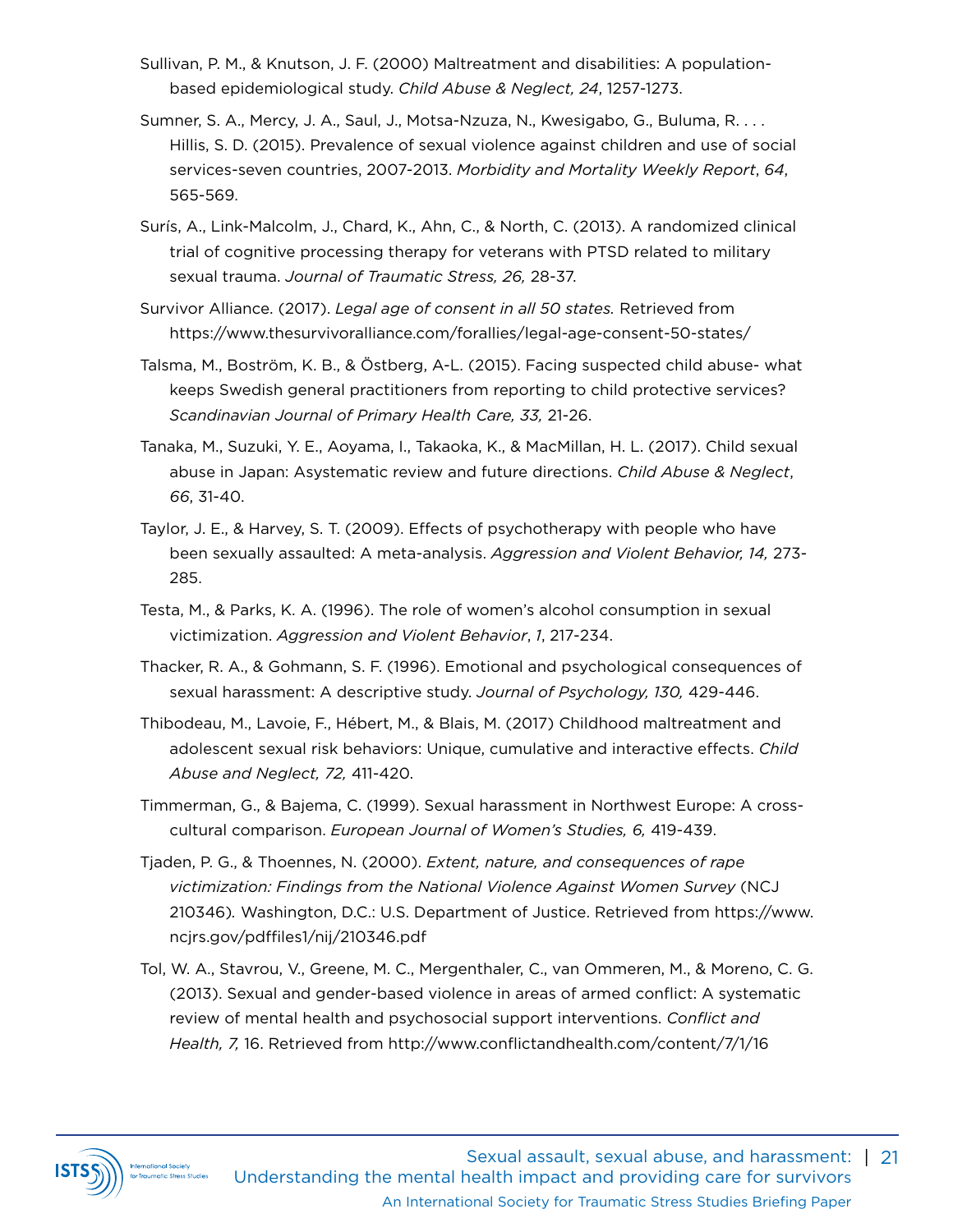- Tomasula, J .L., Anderson, L. M., Littleton, H. L., & Riley-Tillman, T. C. (2012). The association between sexual assault and suicidal activity in a national sample. *School Psychology Quarterly, 27*, 109-119.
- Ullman, S. E. (1996). Correlates and consequences of adult sexual assault disclosure. *Journal of Interpersonal Violence, 11,* 554-571.
- Ullman, S. E. (2000). Psychometric characteristics of the Social Reactions Questionnaire. *Psychology of Women Quarterly, 24,* 257-271.
- Ullman, S. E. (2007). Mental health services seeking in sexual assault victims. *Women & Therapy*, *30*, 61-84.
- Ullman, S. E., & Brecklin, L. R. (2002). Sexual assault history, PTSD, and mental health service seeking in a national sample of women. *Journal of Community Psychology, 30,* 261-279.
- Ullman, S. E., & Brecklin, L. R. (2003). Sexual assault history and health-related outcomes in a national sample of women. *Psychology of Women Quarterly*, *27*, 46- 57.
- Vickerman, K. A., & Margolin, G. (2009). Rape treatment outcome research: Empirical findings and state of the literature. *Clinical Psychology Review, 29,* 431-448.
- Wadsworth, P., & Records, K. (2013). A review of the health effects of sexual assault on African American women and adolescents. *Journal of Obstetric, Gynecologic, & Neonatal Nursing*, *42*, 249-273.
- Walsh, W. A., Banyard, V. L., Moynihan, M. M., Ward, S., & Cohn, E. S. (2010). Disclosure and service use on a college campus after an unwanted sexual experience. *Journal of Trauma & Dissociation*, *11*, 134-151.
- Walters, M. L., Chen, J., & Breiding, M. J. (2013). *The National Intimate Partner and Sexual Violence Survey (NISVS): 2010 findings on victimization by sexual orientation.* Atlanta, GA: National Center for Injury Prevention and Control, Centers for Disease Control and Prevention. Retrieved from https://www.cdc.gov/ ViolencePrevention/pdf/NISVS\_SOfindings.pdf
- Wamser-Nanney, R., & Steinzor, C. (2017) Factors related to attrition from traumafocused cognitive behavioral therapy. *Child Abuse & Neglect, 66,* 73–83.
- Washington, P. A. (2001). Disclosure patterns of Black female sexual assault survivors. *Violence Against Women, 7,* 1254-1283.
- Wasti, S. A., Bergman, M. E., Glomb, T. M., & Drasgow, F. (2000). Test of the crosscultural generalizability of a model of sexual harassment. *Journal of Applied Psychology, 85*, 766-778.
- Wear, D., Aultman, J. M., & Borges, N. J. (2007). Retheorizing sexual harassment in medical education: Women students' perceptions at five U.S. medical schools. *Teaching and Learning in Medicine*, *19*, 20-29.

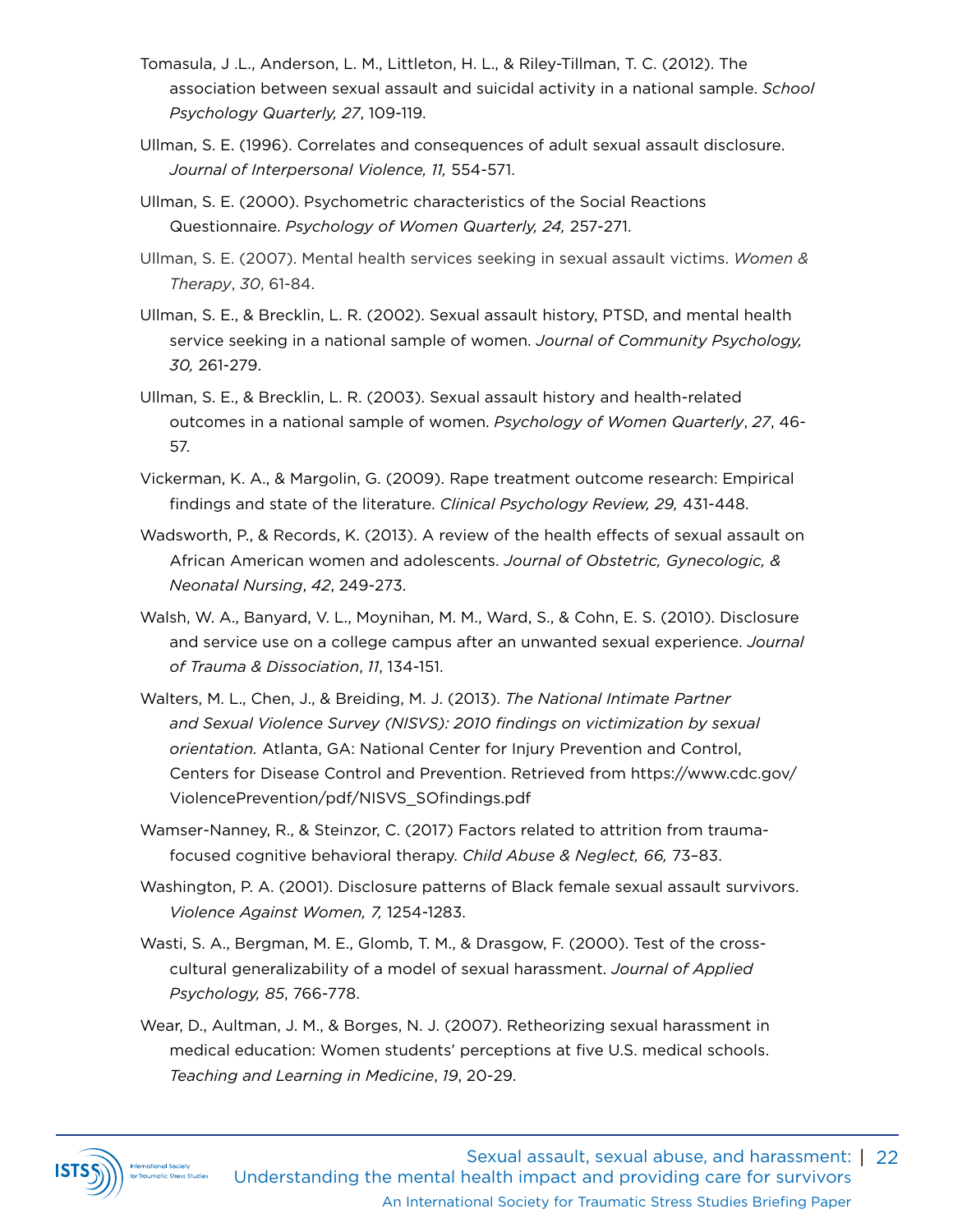- Weaver, T. L. (2009). Impact of rape on female sexuality: Review of selected literature. *Clinical Obstetrics and Gynecology*, *52*, 702-711.
- Weist, M. D., Kinney, L., Taylor, L. K., Pollitt-Hill, J., Bryant, Y., Anthony, L., & Wilkerson, J. (2014). African American and White women's experience of sexual assault and services for sexual assault. *Journal of Aggression, Maltreatment, & Trauma, 23,* 901- 916.
- Wenzel, S. L., Koegel, P., & Gelberg, L. (2000). Antecedents of physical and sexual victimization among homeless women: A comparison to homeless men. *American Journal of Community Psychology, 28,* 367-390.
- Wilkinson, J. M., & Carrion, V. (2012). Pharmacotherapy in pediatric PTSD: A developmentally-focused review of the evidence. *Current Psychopharmacology, 1,* 252-270.
- Willis, M., (2011). Non-disclosure of violence in Australian Indigenous communities. *Trends & Issues in Crime and Criminal Justice, 405,* 1-11.
- Willness, C. R., Steel, P., & Lee, K. (2007). A meta-analysis of the antecedents and consequences of workplace sexual harassment. *Personnel Psychology, 60,* 127-162.
- Wirtz, A. L., Jumbe, V., Trapence, G., Kamba, D., Umar, E., Ketende, S. . . . Baral, S. D. (2013). HIV among men who have sex with men in Malawi: Elucidating HIV prevalence and correlates of infection to inform HIV prevention. *Journal of the International AIDS Society, 16, Supp. 3,* 18742. doi:10.7448/IAS.16.4.18742
- Wolfe, J., Sharkansky, E. J., Read, J. P., Dawson, R., Martin, J.A., & Ouimette, P. C. (1998). Sexual harassment and assault as predictors of PTSD symptomatology among U.S. female Persian Gulf War military personnel. *Journal of Interpersonal Violence, 13,* 40–57.
- Wonderlich, S. A., Crosby, R. D., Mitchell, J. E., Roberts, J. A., Haseltine, B., DeMuth, G., & Thompson, K. M. (2000). Relationship of childhood sexual abuse and eating disturbance in children. *Journal of the American Academy of Child & Adolescent Psychiatry, 39,* 1277-1283.
- World Health Organization. (2013). *Global and regional estimates of violence against women: Prevalence and health effects of intimate partner violence and nonpartner sexual violence*. Retrieved from http://www.who.int/reproductivehealth/ publications/violence/9789241564625/en/
- World Health Organization (2014). *Global status report on violence prevention.* Retrieved from http://www.who.int/violence\_injury\_prevention/violence/status\_ report/2014/en/
- World Health Organization. (2017). *Violence against women.* Retrieved from http:// www.who.int/news-room/fact-sheets/detail/violence-against-women